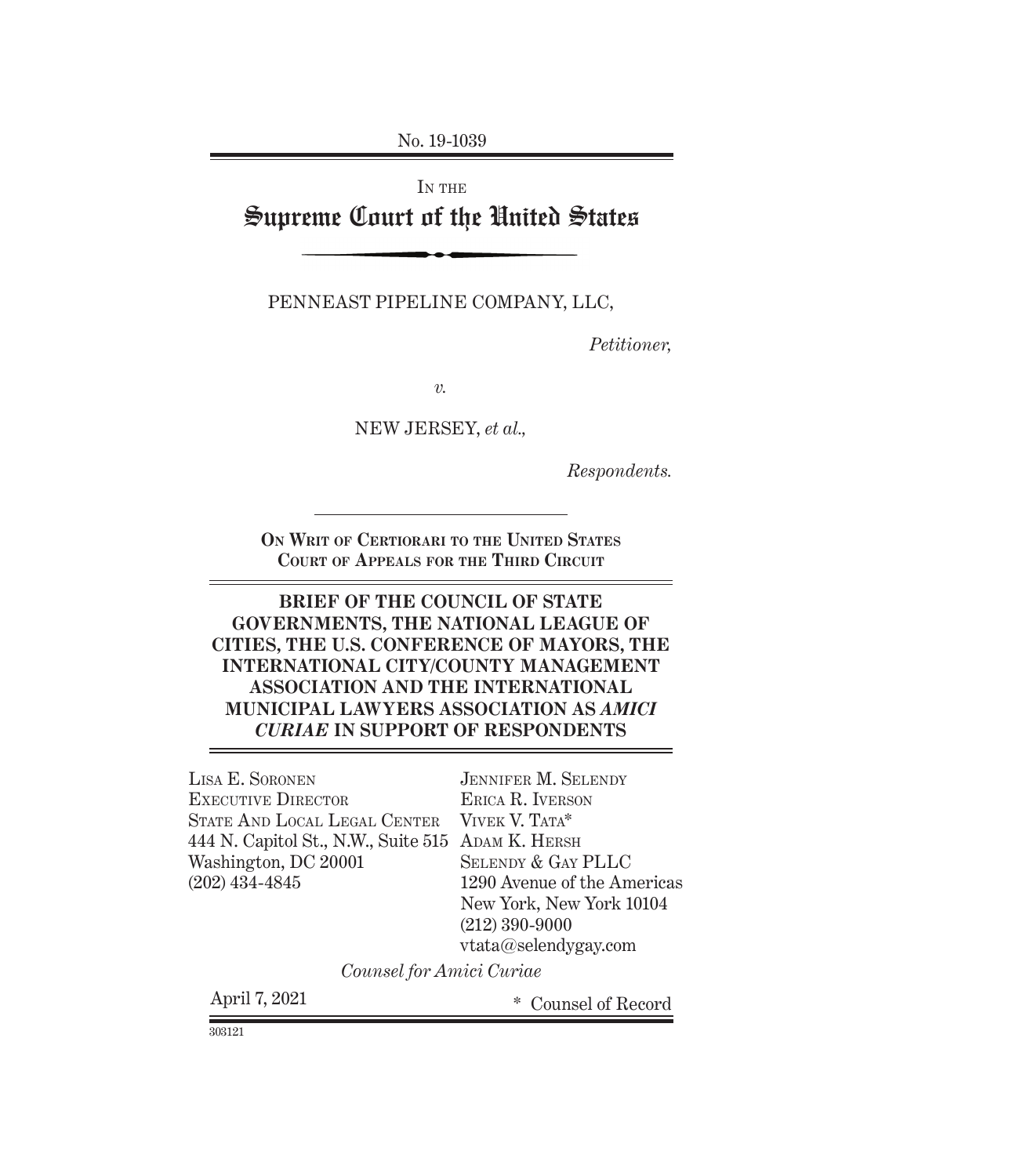#### **QUESTIONS PRESENTED**

1. Whether the Natural Gas Act delegates to Federal Energy Regulatory Commission certificate holders the authority to exercise the Federal government's eminent domain power to condemn land in which a State claims an interest.

2. Whether the Court of Appeals properly exercised jurisdiction over the case.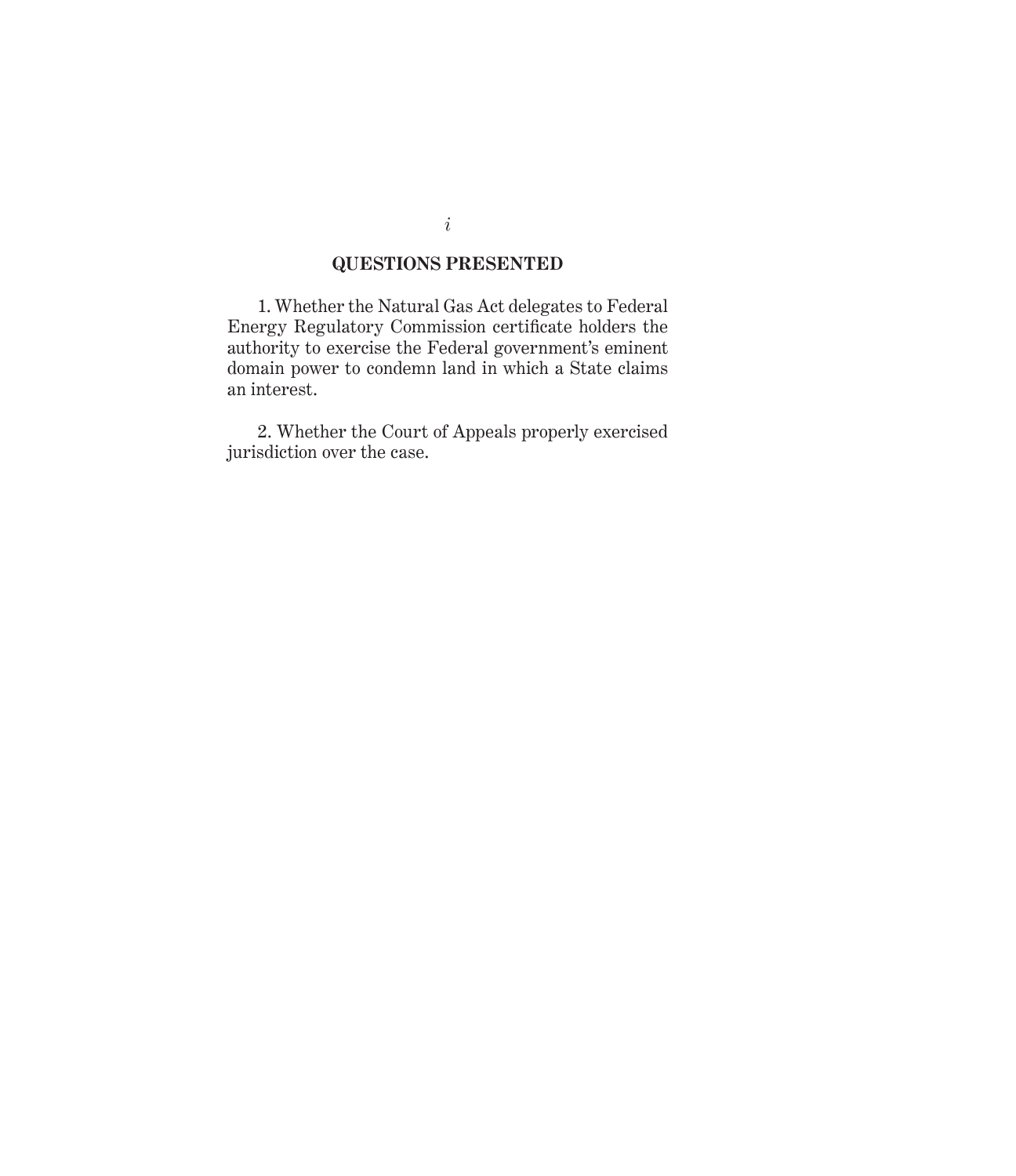## **TABLE OF CONTENTS**

|                | Page                                                                                                                |
|----------------|---------------------------------------------------------------------------------------------------------------------|
|                | QUESTIONS PRESENTED                                                                                                 |
|                | TABLE OF CONTENTS ii                                                                                                |
|                | TABLE OF CITED AUTHORITIES  iii                                                                                     |
|                | INTEREST OF AMICI CURIAE1                                                                                           |
|                | SUMMARY OF THE ARGUMENT3                                                                                            |
|                |                                                                                                                     |
| $\mathbf{I}$ . | Delegation of the Federal Government's<br>Eminent Domain Authority Would<br>Allow Private Parties to Trample on     |
| II.            | The NGA Does Not Reflect an<br>Unmistakably Clear Statement as Required<br>to Alter the Federal-State Balance 13    |
|                | III. Condemnation Actions Against State<br>Lands Are Major Intrusions on State<br>Sovereignty, Not "Ministerial" 16 |
|                |                                                                                                                     |

*ii*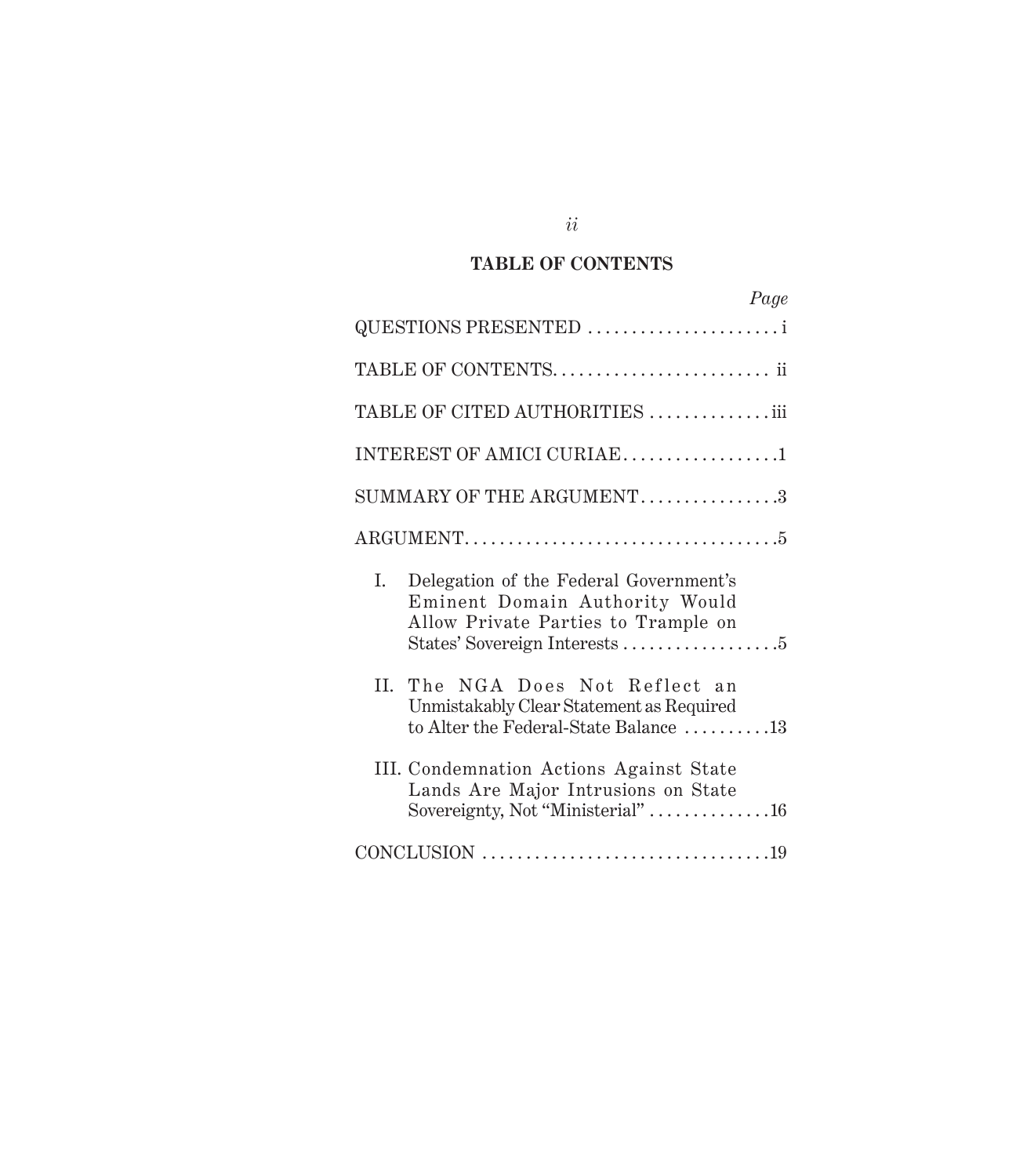### **TABLE OF CITED AUTHORITIES**

|--|

### **Cases**

| Alden v. Maine,                                                                                                      |
|----------------------------------------------------------------------------------------------------------------------|
| Ass'n for Protection of the Adirondacks v.<br>MacDonald,                                                             |
| Atascadero State Hosp. v. Scanlon,                                                                                   |
| City of Alameda v. Todd Shipyards Corp.,<br>635 F. Supp. 1447 (N.D. Cal. 1986)11                                     |
| Fed. Mar. Comm'n v. S.C. State Ports Auth.,                                                                          |
| Garcia v. San Antonio Metro. Transit Auth.,<br>469 U.S. 528 (1985). $\dots$ . $\dots$ . $\dots$ . $\dots$ . $15, 18$ |
| Georgia v. Tennessee Copper Co.,                                                                                     |
| Gregory v. Ashcroft,                                                                                                 |
| In re Aiken Cty.,                                                                                                    |

### *iii*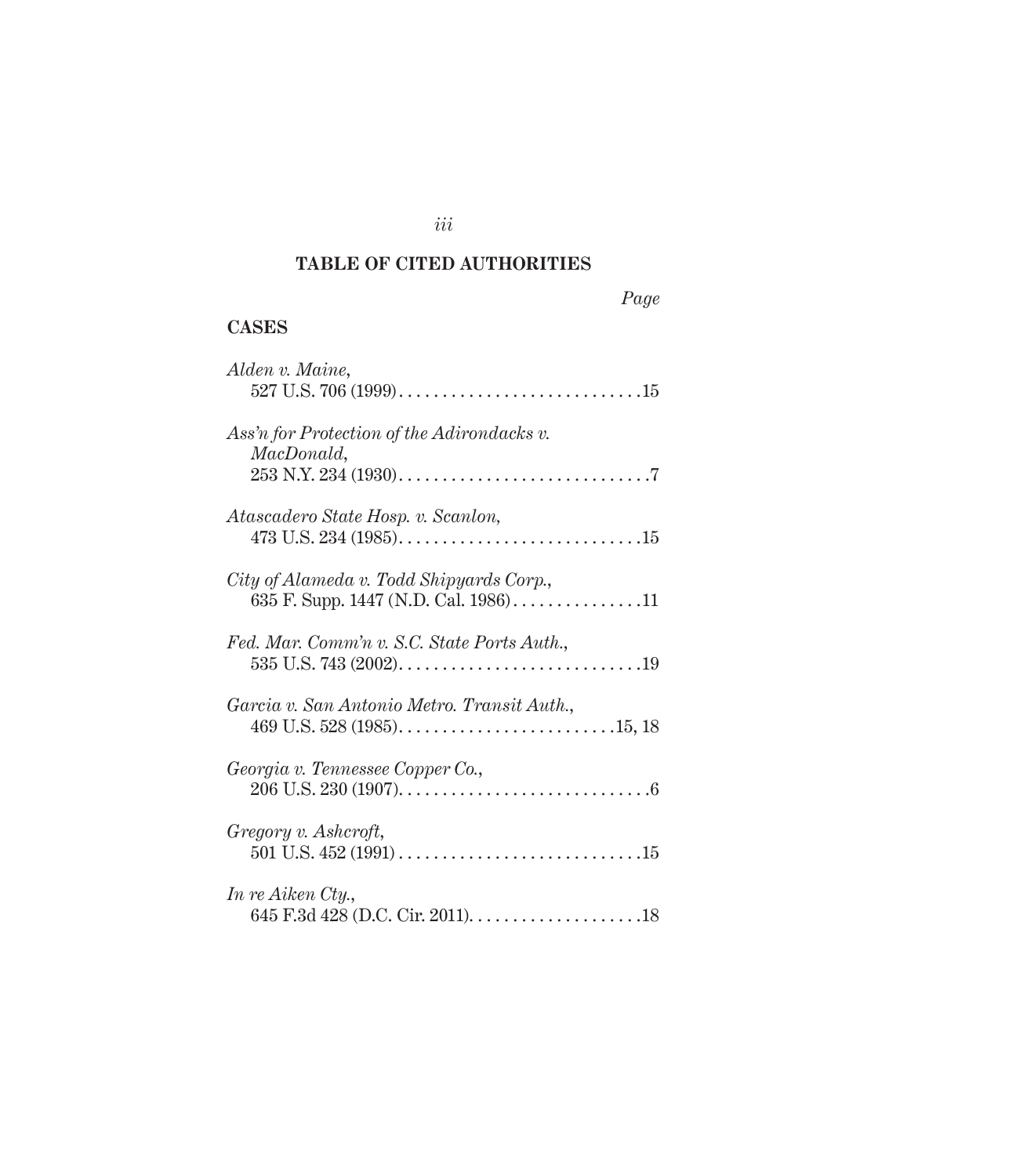| Page                                                                                                                                                                                      |
|-------------------------------------------------------------------------------------------------------------------------------------------------------------------------------------------|
| Kleppe v. New Mexico,                                                                                                                                                                     |
| Martin v. Hunter's Lessee,                                                                                                                                                                |
| New York v. United States,                                                                                                                                                                |
| PennEast Pipeline Co. v. A Permanent<br>Easement for 1.86 Acres and Temporary<br>Easement for 3.82 Acres in Hopewell<br>Township,<br>No. 3:18 Civ. 1754, Dkt. 1 (D.N.J. Feb. 7, 2018)10   |
| PennEast Pipeline Co. v. A Permanent<br>Easement for 2.57 Acres and Temporary<br>Easement for 3.34 Acres in Hopewell<br>Township,<br>No. 3:18 Civ. 1937, Dkt. 1 (D.N.J. Feb. 9, 2018)  10 |
| PennEast Pipeline Co. v. A Permanent<br>Easement for 5.82 Acres and Temporary<br>Easement for 4.94 Acres in Hopewell<br>Township,<br>No. 3:19 Civ. 1104, Dkt. 1 (D.N.J. Jan. 25, 2019)9   |
| People v. Adirondack Ry. Co.,                                                                                                                                                             |

*iv*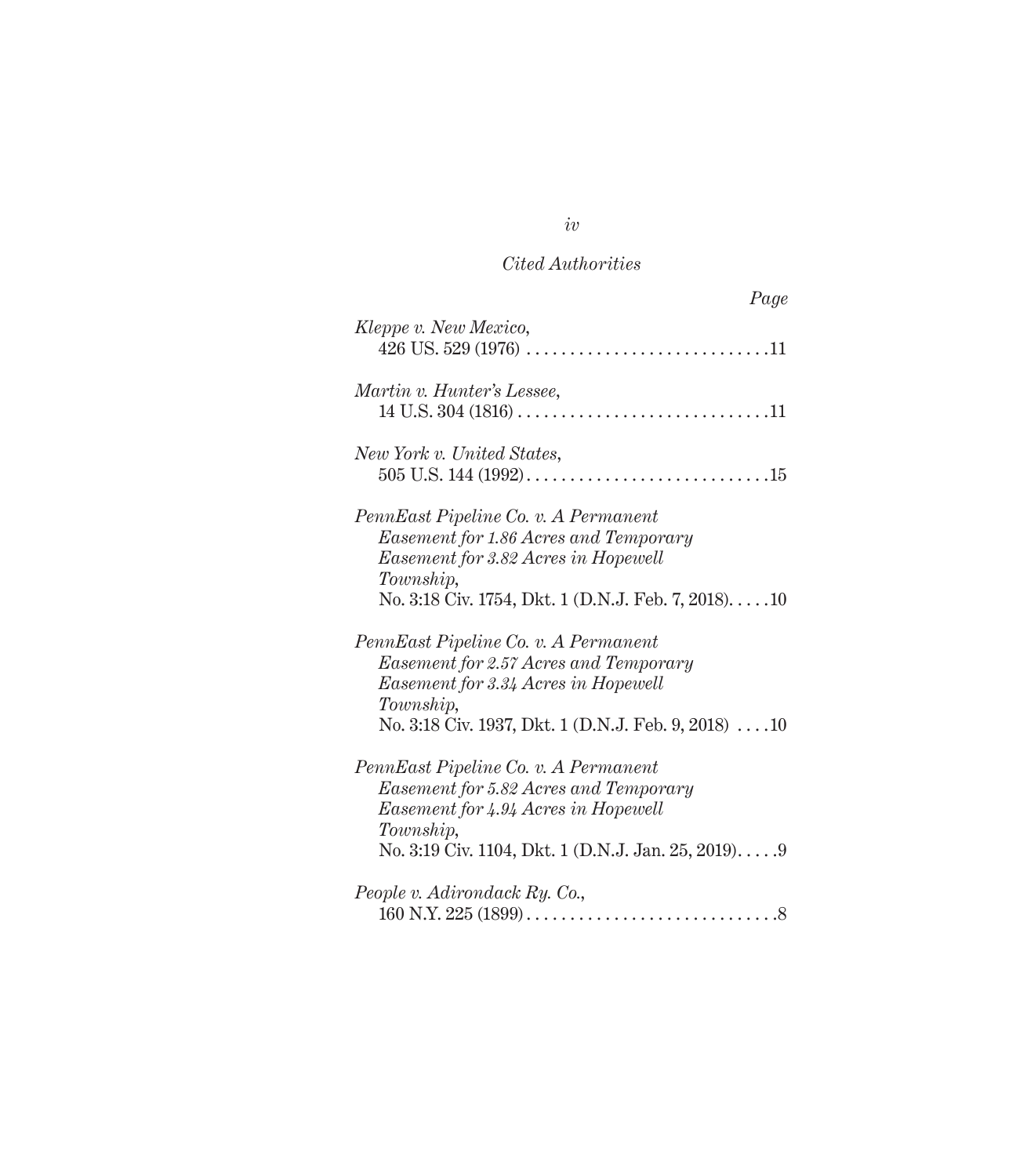| Page                                                                                                                                                                |
|---------------------------------------------------------------------------------------------------------------------------------------------------------------------|
| S. Burlington Cty. N.A.A.C.P. v.<br>Mount Laurel Twp.,                                                                                                              |
|                                                                                                                                                                     |
| Seila Law LLC v. Consumer Fin. Prot. Bureau,<br>140 S. Ct. 2183 $(2020)$                                                                                            |
| Solid Waste Agency of N. Cook Cty. v.<br>U.S. Army Corps of Engineers,                                                                                              |
|                                                                                                                                                                     |
| Transcon. Gas Pipe Line Co., LLC v. 6.04<br>Acres, More or Less, Over Parcel(s) of Land<br>of Approximately 1.21 Acres, More or Less,<br>Situated in Land Lot 1049, |
| 910 F.3d 1130 (11th Cir. 2018) 17                                                                                                                                   |
| United States v. 1.58 Acres of Land Situated<br>in the City of Boston, Suffolk Cty., Com. of<br>Mass.,                                                              |
|                                                                                                                                                                     |
| United States v. 11.037 Acres of Land,<br>685 F. Supp. 214 (N.D. Cal. 1988)11                                                                                       |
| United States v. Bass,                                                                                                                                              |
| United States v. Carmack,                                                                                                                                           |
|                                                                                                                                                                     |

*v*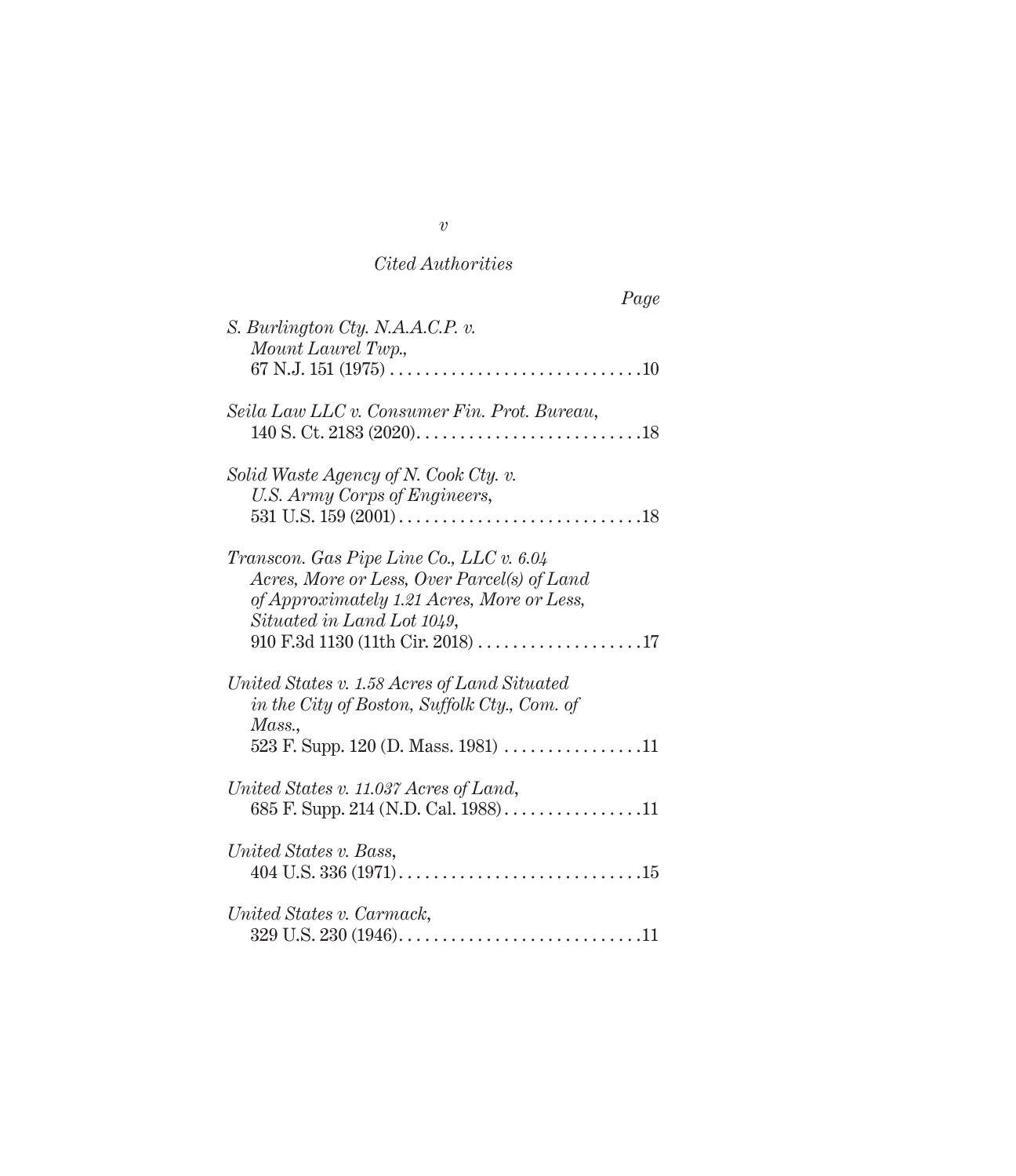| Page                                 |
|--------------------------------------|
| Vt. Agency of Nat. Res. v.           |
| United States ex rel. Stevens,       |
|                                      |
| Will v. Mich. Dep't of State Police, |
|                                      |

#### **Statutes**

| Mich. Comp. Laws Ann. § 324.36203 9 |
|-------------------------------------|
|                                     |
|                                     |
|                                     |
|                                     |
|                                     |
|                                     |
|                                     |

*vi*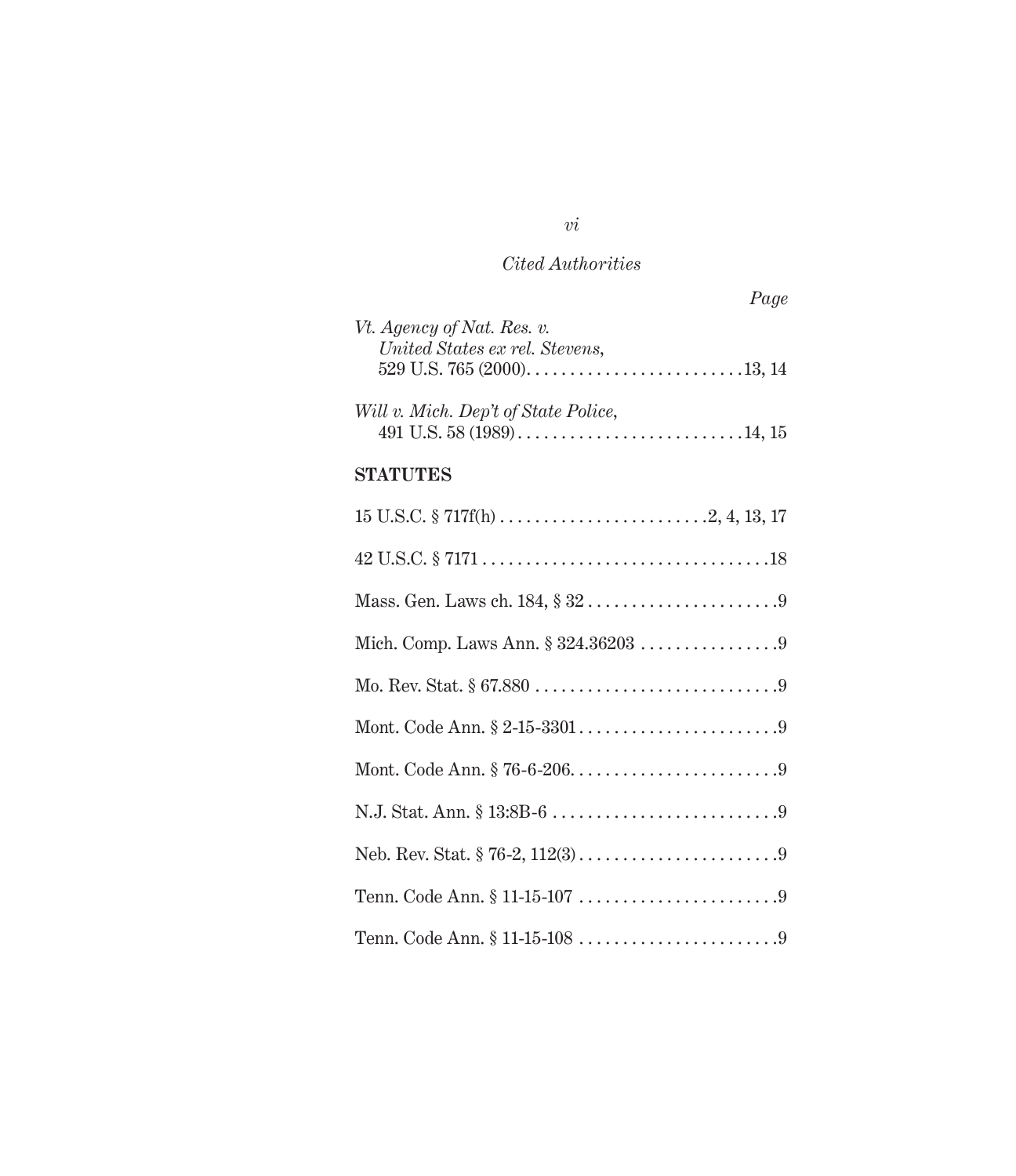| Page |
|------|
|      |
|      |

# **Other Authorities**

| Barton H. Thompson, Jr., <i>Environmental</i><br>Policy and State Constitutions: The<br>Potential Role of Substantive Guidance,             |  |
|---------------------------------------------------------------------------------------------------------------------------------------------|--|
| Jesse J. Richardson Jr. & Amanda C. Bernard,<br>Zoning for Conservation Easements,<br>74 L. & Contemp. Probs. 83 (2011). 9                  |  |
| N.J. Dep't of Envtl. Prot., State Acquisition<br>Project Areas, Green Acres Program, (Aug.<br>18, 2020), https://www.nj.gov/dep/greenacres/ |  |
| <b>RULES</b>                                                                                                                                |  |
|                                                                                                                                             |  |
| Supreme Court Rule 37.6 1                                                                                                                   |  |
| <b>STATE CONSTITUTIONS</b>                                                                                                                  |  |
|                                                                                                                                             |  |

|--|--|

#### *vii*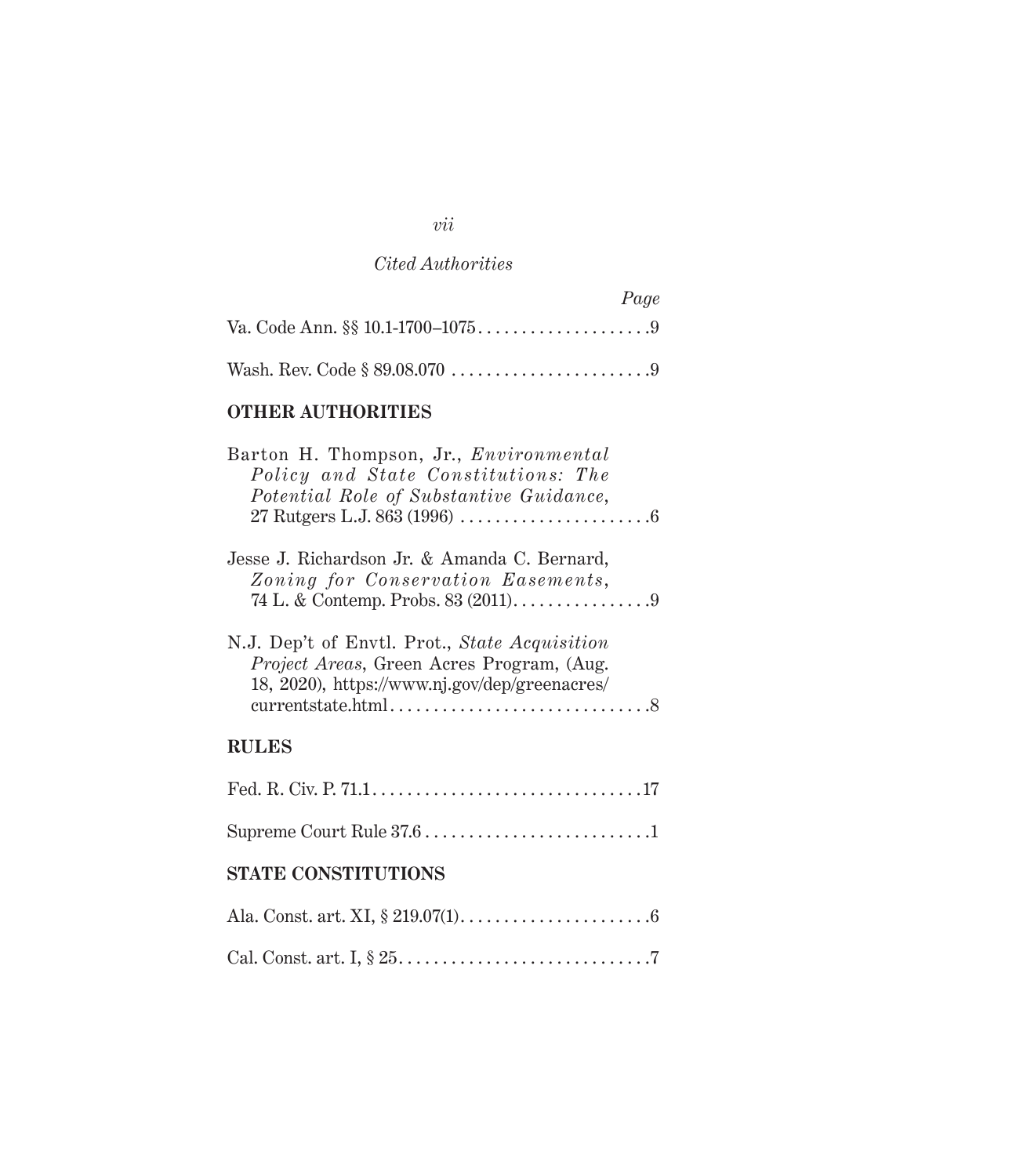# *viii*

## *Cited Authorities*

| Page                                                                                                             |
|------------------------------------------------------------------------------------------------------------------|
| Cal. Const. art. $X, \S 2 \ldots \ldots \ldots \ldots \ldots \ldots \ldots \ldots \ldots \ldots \ldots \ldots$   |
|                                                                                                                  |
|                                                                                                                  |
|                                                                                                                  |
|                                                                                                                  |
|                                                                                                                  |
|                                                                                                                  |
|                                                                                                                  |
|                                                                                                                  |
|                                                                                                                  |
|                                                                                                                  |
|                                                                                                                  |
|                                                                                                                  |
|                                                                                                                  |
| Mo. Const. art. III, $\S 37 \ldots \ldots \ldots \ldots \ldots \ldots \ldots \ldots \ldots \ldots \ldots \ldots$ |
| Mont. Const. art. II, $\S 3 \ldots \ldots \ldots \ldots \ldots \ldots \ldots \ldots \ldots \ldots \ldots \ldots$ |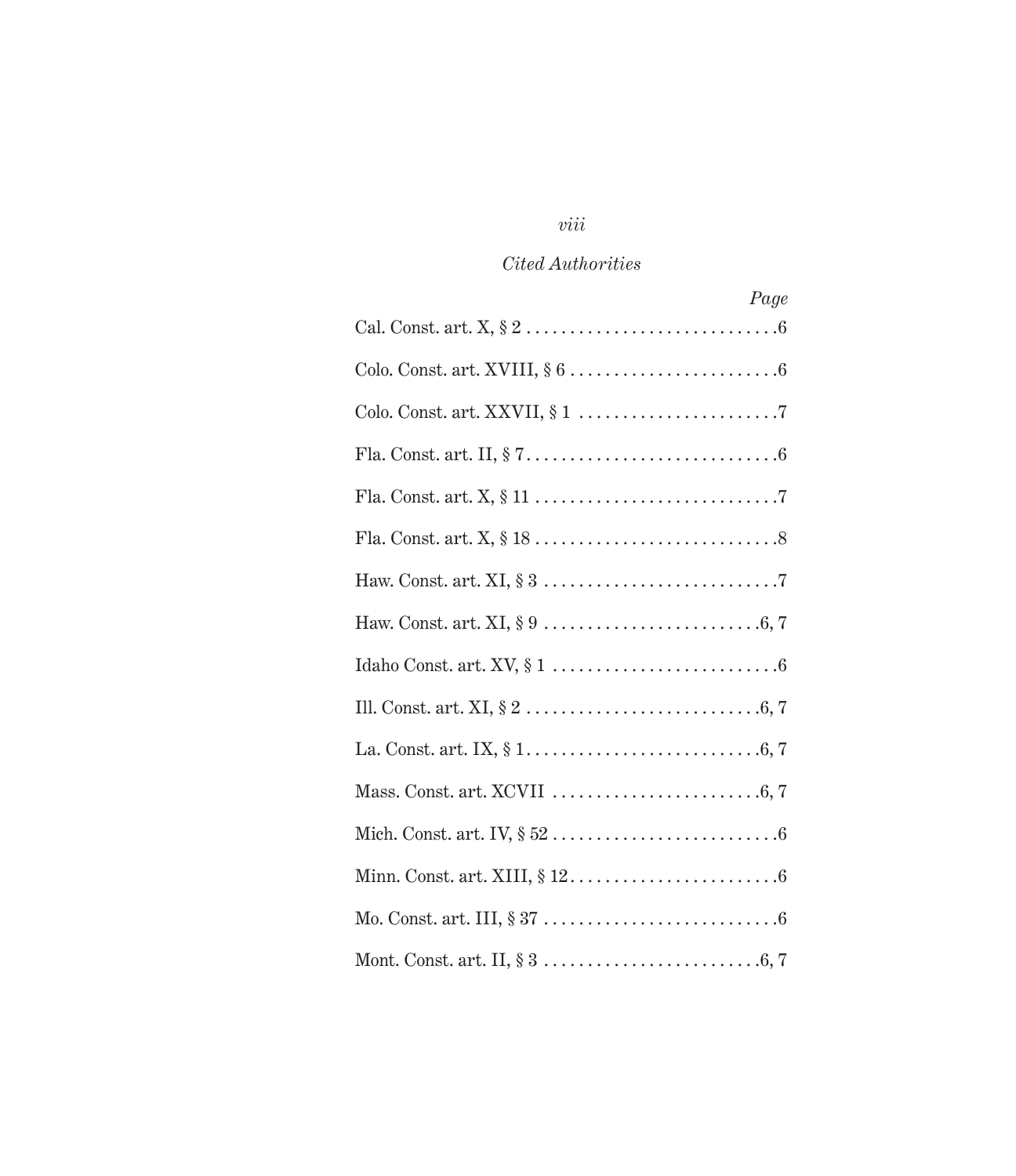| Page |
|------|
|      |
|      |
|      |
|      |
|      |
|      |
|      |
|      |
|      |
|      |
|      |
|      |
|      |
|      |
|      |

*ix*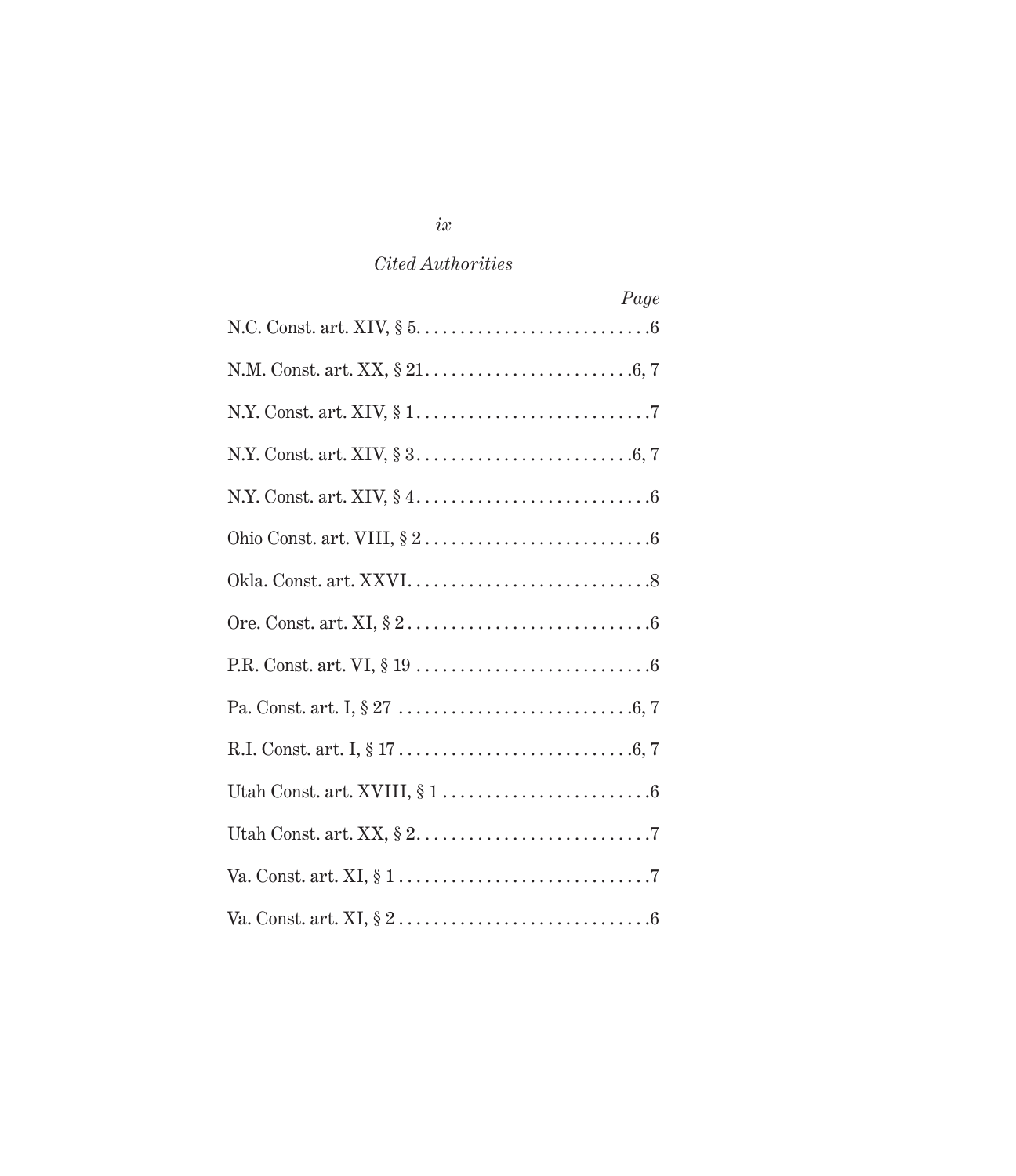#### **INTEREST OF AMICI CURIAE1**

The following State and local government associations respectfully submit this *amici curiae* brief in support of respondents:

**The Council of State Governments** ("CSG") is the Nation's only organization serving all three branches of State government. CSG is a region-based forum that fosters the exchange of insights and ideas to help State officials shape public policy. This offers unparalleled regional, national, and international opportunities to network, develop leaders, collaborate, and create problemsolving partnerships.

**The National League of Cities** ("NLC") is the oldest and largest organization representing municipal governments throughout the United States. Its mission is to strengthen and promote cities as centers of opportunity, leadership, and governance. Working in partnership with forty-nine State municipal leagues, NLC serves as a national advocate for more than 19,000 cities and towns, representing more than 218 million Americans.

**The U.S. Conference of Mayors** ("USCM"), founded in 1932, is the official nonpartisan organization of all United States cities with a population of more than 30,000 people, which includes over 1,400 cities at present. Each

<sup>1.</sup> Pursuant to Supreme Court Rule 37.6, counsel for *amici curiae* states that no counsel for a party authored this brief in whole or in part, and no person or entity other than *amici curiae* or their counsel made a monetary contribution to this brief's preparation or submission. All parties have consented to the filing of this brief.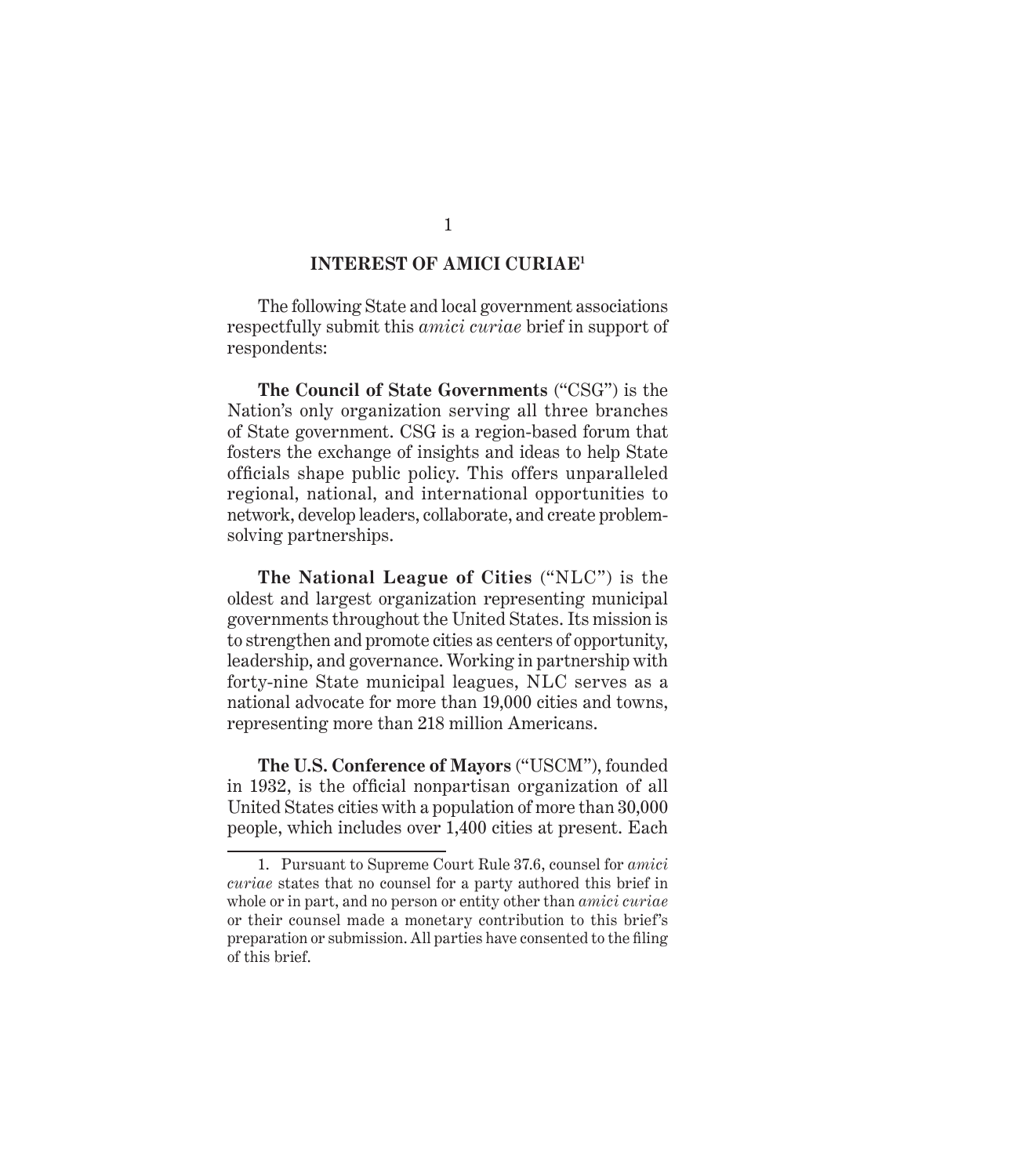city is represented in the USCM by its chief elected official, the mayor.

**The International City/County Management Association** ("ICMA") is a nonprofit professional and educational organization of over 9,000 appointed chief executives and assistants serving cities, counties, towns, and regional entities. ICMA's mission is to create excellence in local governance by advocating and developing the professional management of local governments throughout the world.

**The International Municipal Lawyers Association**  ("IMLA") is a non-profit professional organization of over 2,500 local government attorneys. Since 1935, IMLA has served as a national, and now international, resource for legal information and cooperation on municipal legal matters. Its mission is to advance the development of just and effective municipal law and to advocate for the legal interests of local governments. It does so in part through extensive amicus briefing before the U.S. Supreme Court, the U.S. Courts of Appeals, and state supreme and appellate courts.

*Amici* offer additional reasons why this Court should affirm the Third Circuit's holding that Natural Gas Act § 717f(h), 15 U.S.C. § 717f(h), does not permit private parties to condemn state lands. *Amici* have a strong interest in preserving State and local control over States' natural resources, including State lands. State and local governments regularly act on behalf of their citizens to preserve or develop lands for specific uses including agriculture, education, energy development, or recreation. The interpretation of the Natural Gas Act advanced by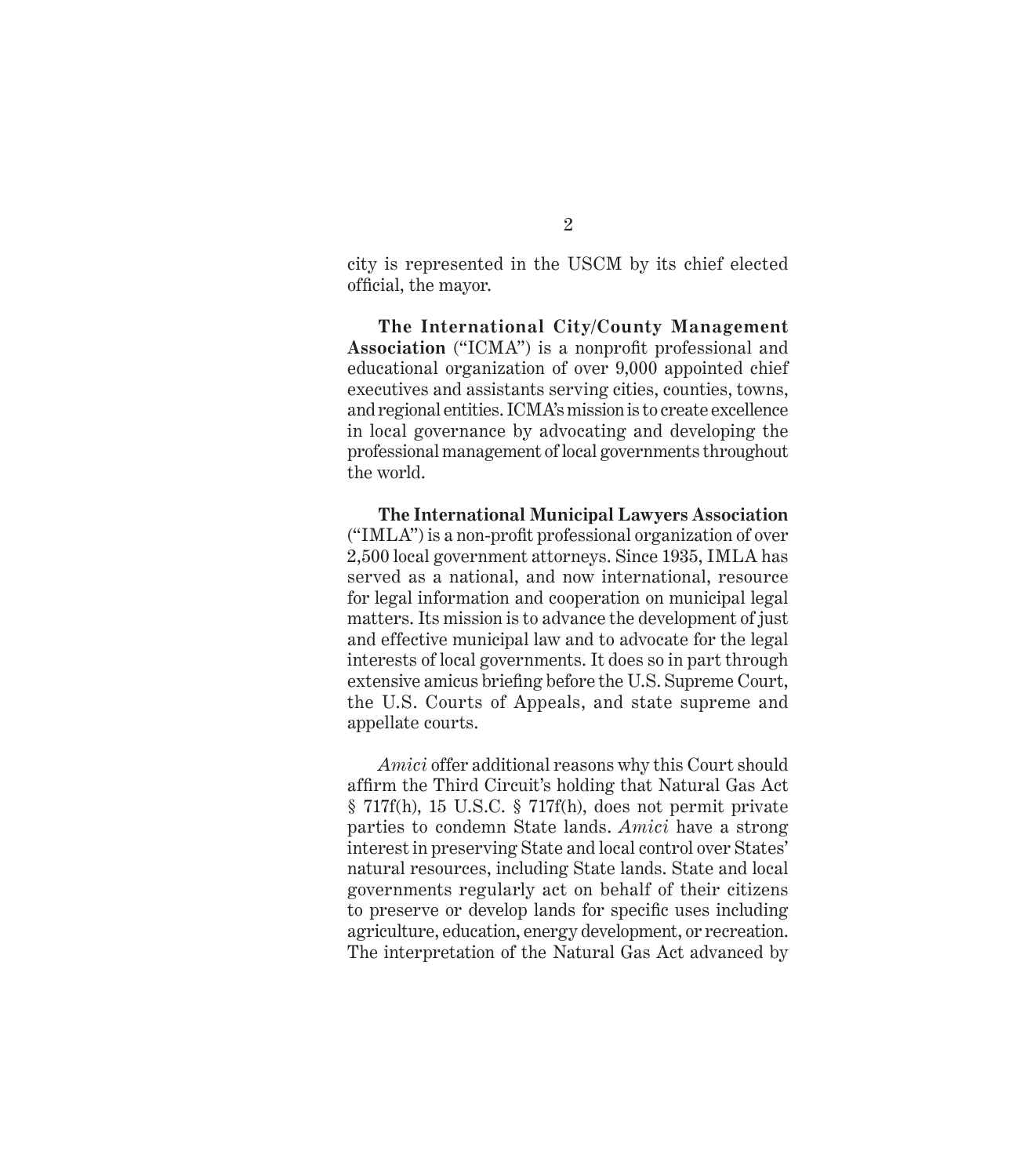PennEast and by the United States would disrupt the balance of power between the Federal government and States with respect to State resources. Although States will defer to the Federal government when it acts in the national interest to take State lands, they expect the exercise of that authority to be limited and subject to political correction.

*Amici* have a strong interest in preserving this Court's long-standing limitations on such takings.

#### **SUMMARY OF THE ARGUMENT**

The Constitution establishes a careful balance between Federal and State authority, preserving the integrity, dignity, and residual sovereignty of the States. In certain circumstances, the Constitution permits Congress to alter the balance between the Federal government and the States. This Court will not, however, assume that a statute makes such a fundamental change unless the statutory language is unmistakably clear that Congress intended to do so.

Allowing private parties to invoke the Federal government's authority to condemn State lands would dramatically alter the Federal-State balance. States have a sovereign prerogative—and in many cases, a constitutional obligation—to preserve, manage, and control State land for the benefit of their citizens. To carry out those mandates and develop workable plans for land use, States and localities rely on the stability of State property interests.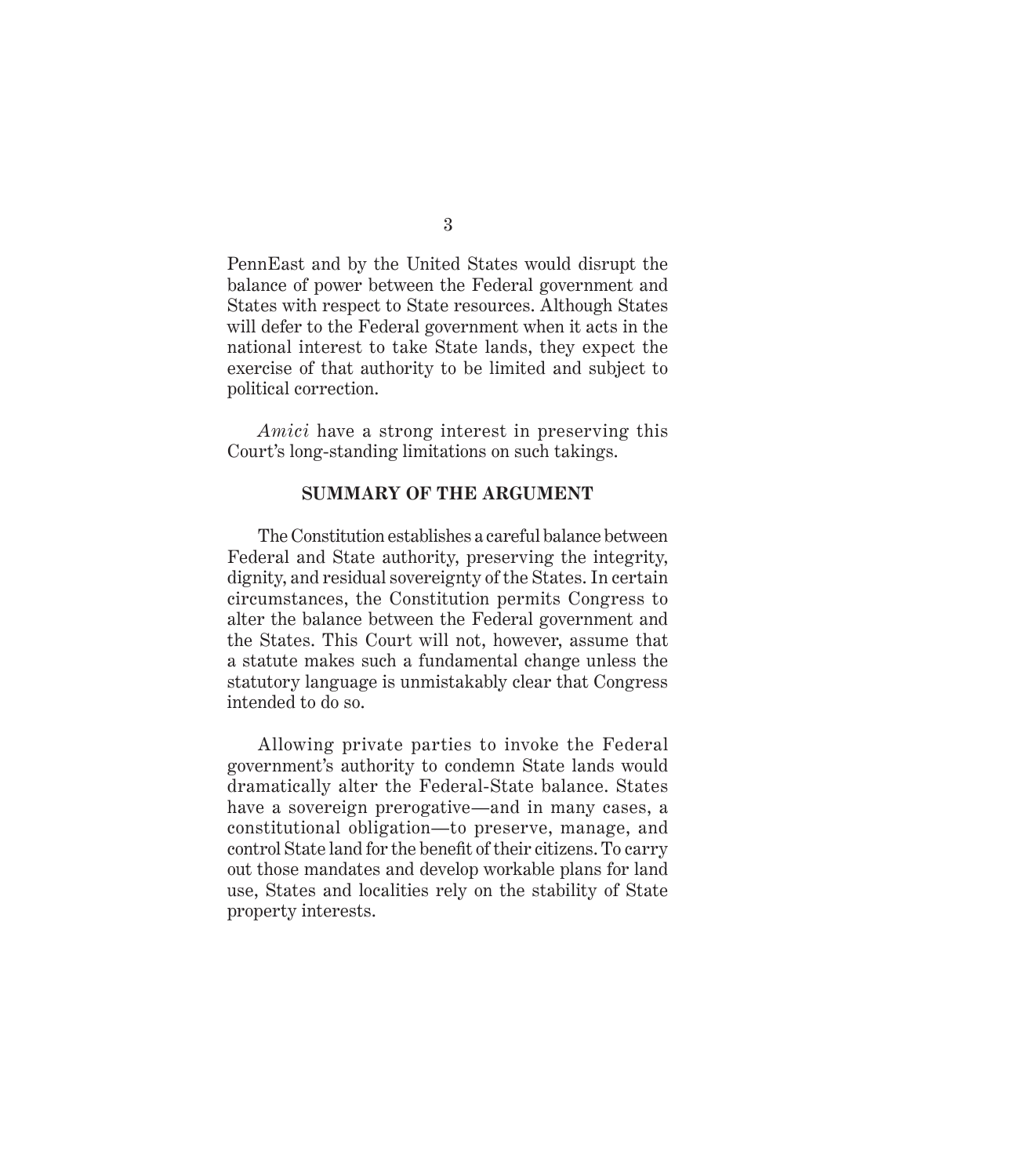If the Federal government seeks to disrupt those interests by exercising any authority it might have to take State lands, it ordinarily faces political constraints and public scrutiny. For example, the Federal sovereign must litigate any condemnation proceeding in open court, declaring publicly that it is the source of encroachment on State lands. Even prior to instituting a condemnation action, Congress must legislate clearly that it intends to take State lands, opening up any potential taking to the political process. Channeling the Federal government's eminent domain decisions through the political process gives States protection from encroachments on their sovereignty and preserves the carefully crafted balance between State and Federal interests.

Against these longstanding principles, PennEast and the United States argue that § 717f(h) of the Natural Gas Act ("NGA") authorizes private parties to stand in the shoes of the Federal government and condemn State lands—but the statute says nothing of the sort. The Third Circuit correctly recognized that adopting this interpretation would encroach on State sovereignty, and correctly rejected PennEast's position because § 717f(h) does not include any "clear statement" of Congressional intent to delegate its power to sue States to private parties.

PennEast and the United States respond that Congress's *silence* as to State lands in the NGA constitutes a satisfactorily clear statement that Congress intended to allow private parties to step into the shoes of the Federal sovereign and exercise eminent domain authority—free from political accountability—over State lands. But this inverts the "clear statement" rule, which requires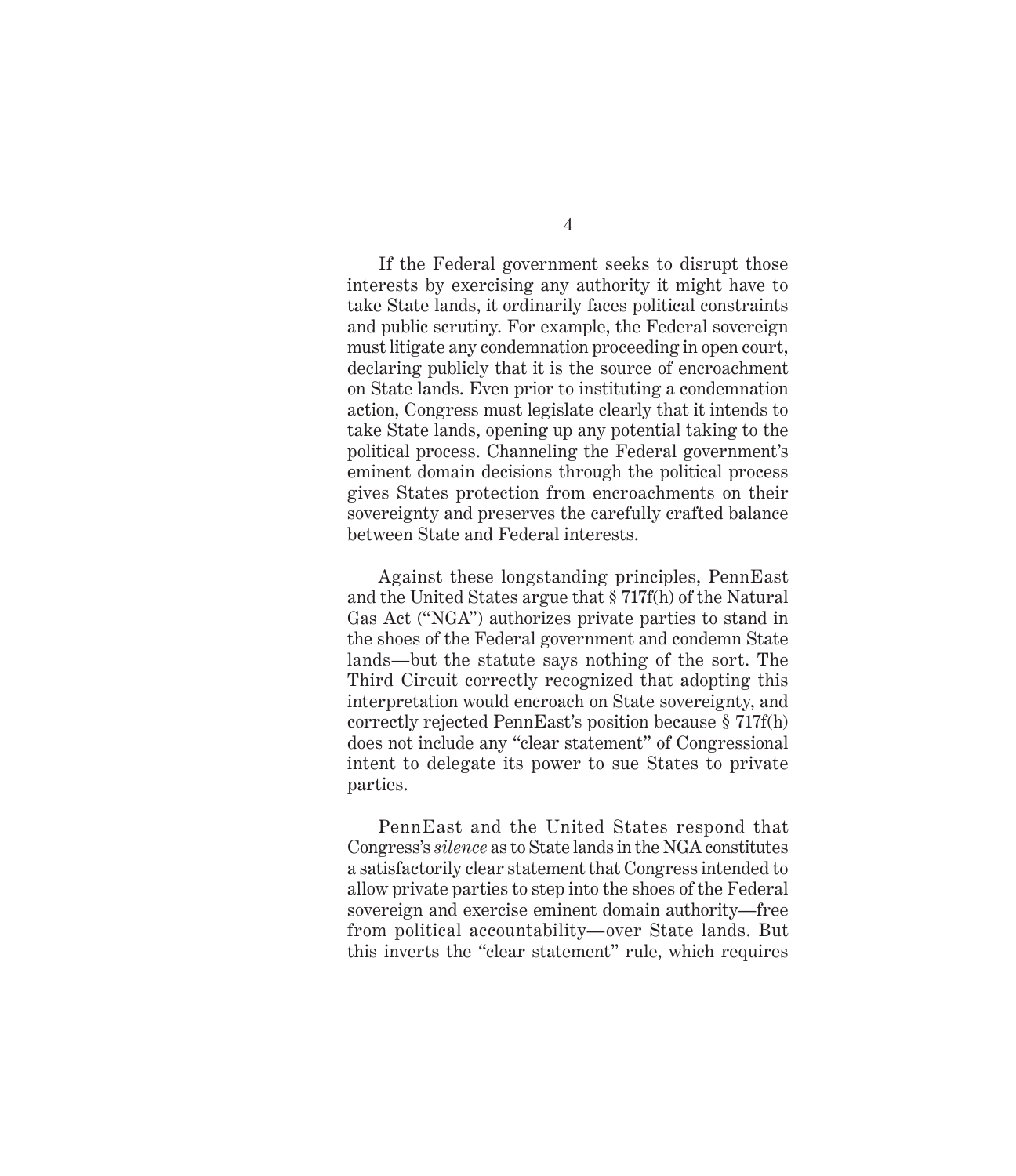Congress to state unequivocally when it intends to disrupt the Federal-State balance. The NGA includes no such clear statement.

To overcome deficiencies in its statutory argument, PennEast proposes a novel exception to the Eleventh Amendment's barrier to private party suits against States. PennEast and the United States argue that a condemnation suit is merely a "ministerial" byproduct of the federal government's exercise of eminent domain—but there is no "ministerial suit" exception to the Eleventh Amendment. And this argument ignores the reality of condemnation actions, which substantially intrude on sovereignty and involve all the trappings of civil litigation, including a trial by jury. Private parties should not be permitted to use this mechanism to upend carefully negotiated State and local land use plans, without any clear Congressional authorization.

#### **ARGUMENT**

#### **I. Delegation of the Federal Government's Eminent Domain Authority Would Allow Private Parties to Trample on States' Sovereign Interests**

PennEast and the United States interpret the NGA to permit the Federal government to delegate its eminent domain authority to a private party. Pet. Br. 30–31; SG Br. 30. This delegation theory would infringe on fundamental attributes of State sovereignty, including State and local governments' inherent authority to manage land for the benefit of their citizens—and would allow private parties to take State lands free from the accountability constraints that otherwise influence the Federal sovereign's direct exercise of its powers.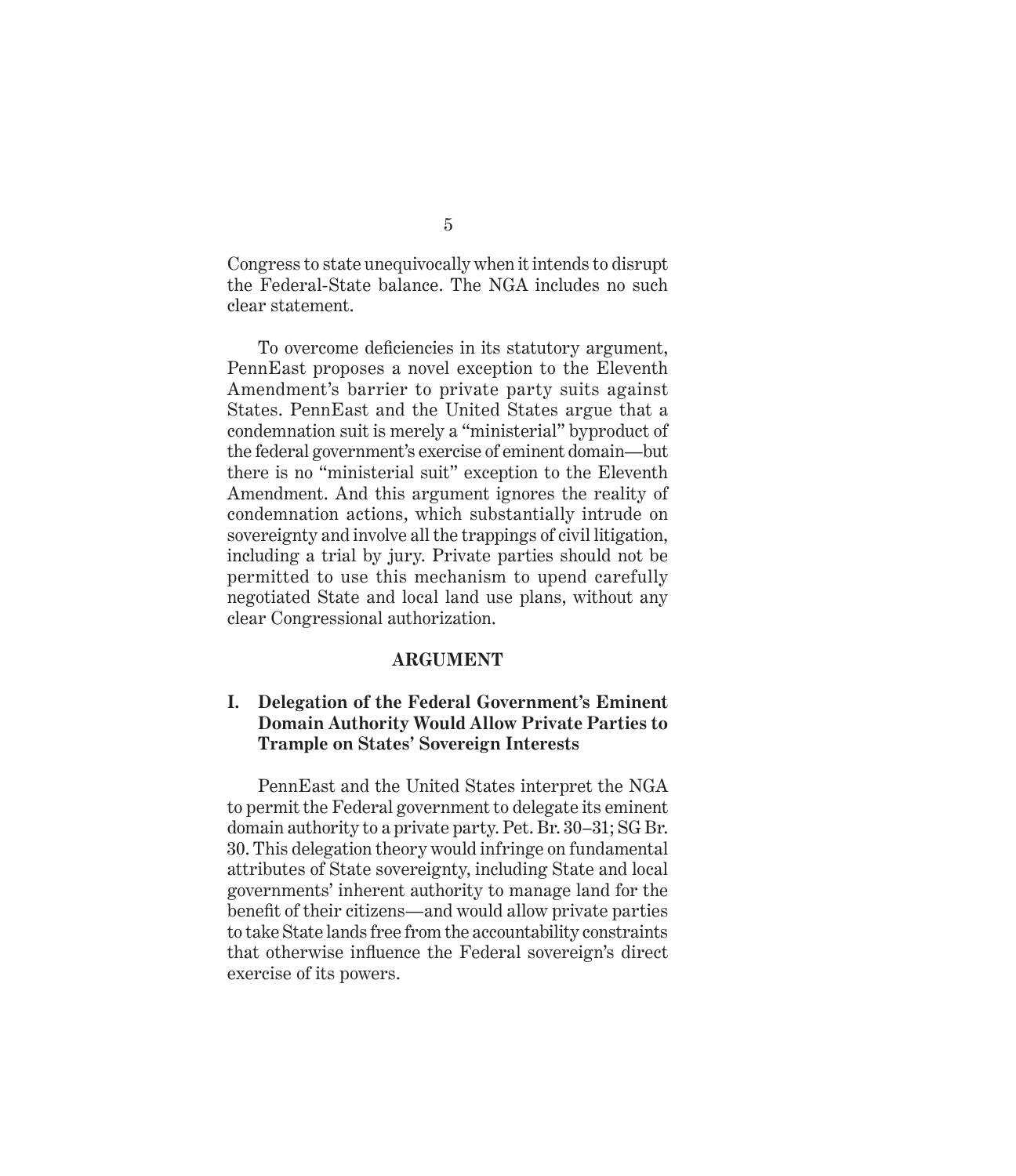As this Court has recognized, each State has a unique and fundamental interest in the land within its borders—"an interest independent of and behind the titles of its citizens, in all the earth and air within its domain. It has the last word as to whether its mountains shall be stripped of their forests and its inhabitants shall breathe pure air." *Georgia v. Tennessee Copper Co.*, 206 U.S. 230, 237 (1907). But if PennEast and the United States prevail, and the NGA is interpreted to allow private parties to condemn State lands, then private interests will have the power to permanently alter a State's lands and override its considered judgment regarding land use.

Natural resource management is so fundamental to States that at least thirty-two States and Puerto Rico have constitutional provisions governing their environmental and natural resources, including the preservation of State lands. *See* Barton H. Thompson, Jr., *Environmental Policy and State Constitutions: The Potential Role of Substantive Guidance*, 27 Rutgers L.J. 863, 867 (1996). These provisions set forth State-level policies affecting resource conservation, preservation of agricultural and natural resources, wildlife management, and forest conservation. Some guarantee clean water or air and grant related environmental rights to State citizens.<sup>2</sup>

<sup>2.</sup> Ala. Const. art. XI, § 219.07(1); Cal. Const. art. X, § 2; Colo. Const. art. XVIII, § 6; Fla. Const. art. II, § 7; Haw. Const. art. XI, § 9; Idaho Const. art. XV, § 1; Ill. Const. art. XI, § 2; La. Const. art. IX, § 1; Mass. Const. art. XCVII; Mich. Const. art. IV, § 52; Minn. Const. art. XIII, § 12; Mo. Const. art. III, § 37; Mont. Const. art. II, § 3; N.M. Const. art. XX, § 21; N.Y. Const. art. XIV, §§ 3–4; N.C. Const. art. XIV, § 5; Ohio Const. art. VIII, § 2; Ore. Const. art. XI, § 2; Pa. Const. art. I, § 27; P.R. Const. art. VI, § 19; R.I. Const. art. I, § 17; Utah Const. art. XVIII, § 1; Va. Const. art. XI, § 2.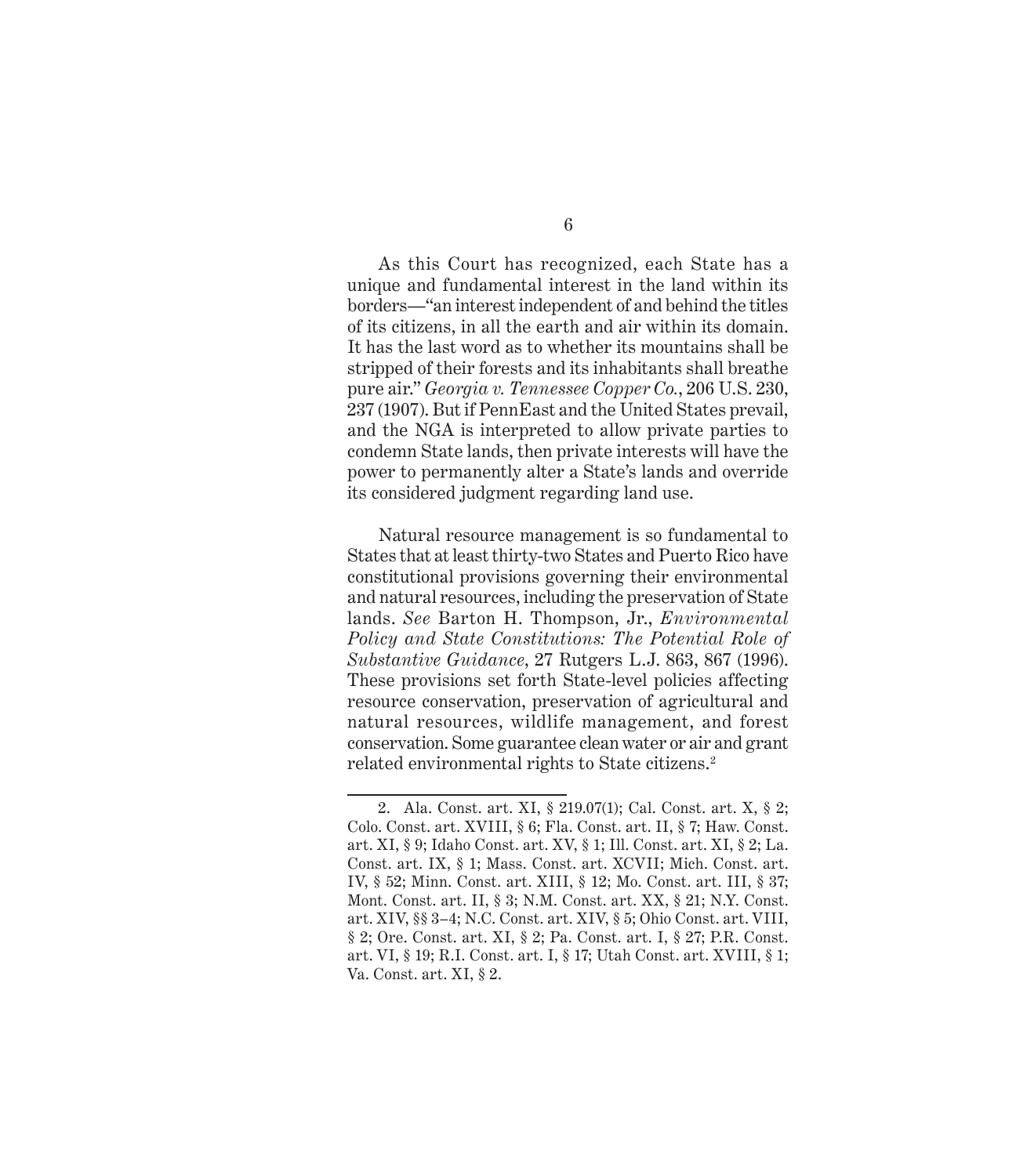For example, State constitutions require the protection of agricultural lands, *e.g.*, Haw. Const. art. XI, § 3; preserve the public's right to fish on public lands, even if they are sold, Cal. Const. art. I, § 25; grant the State ownership of its beaches to hold in trust for public benefit, Fla. Const. art. X, § 11; and provide for land to be used to benefit state educational institutions, Utah Const. art. XX, § 2. Other States require their legislatures to enact legislation to advance particular land use aims, such as to protect natural resources, *e.g.*, Colo. Const. art. XXVII, § 1; La. Const. art. IX, § 1; N.M. Const. art. XX, § 21, or to preserve their historical sites and buildings, Va. Const. art. XI, § 1. The constitutions of Hawaii, Illinois, Massachusetts, Montana, Pennsylvania, and Rhode Island all contain Environmental Rights Amendments, providing their citizens with an individual right to clean air and water and the preservation of natural resources. Haw. Const. art. XI, § 9; Ill. Const. art. XI, § 2; Mass. Const. art. XCVII; Mont. Const. art. II, § 3; Pa. Const. art. I, § 27; R.I. Const. art. I, § 17.

The constitutions of at least two States—New York and Florida—include intricate conservation policies that could be severely disrupted if the Federal government could simply delegate to private parties its authority to override States' decisions about their own natural resources. The New York constitution includes a provision prohibiting the "lease[], [sale] or exchange[], or [] tak[ing] by any corporation, public or private" of certain Stateowned forest preserves, N.Y. Const. art. XIV, §§ 1, 3, and the State courts have developed an array of rules regarding ownership and land use to implement this constitutional protection, *see, e.g.*, *Ass'n for Protection of the Adirondacks v. MacDonald*, 253 N.Y. 234, 242 (1930)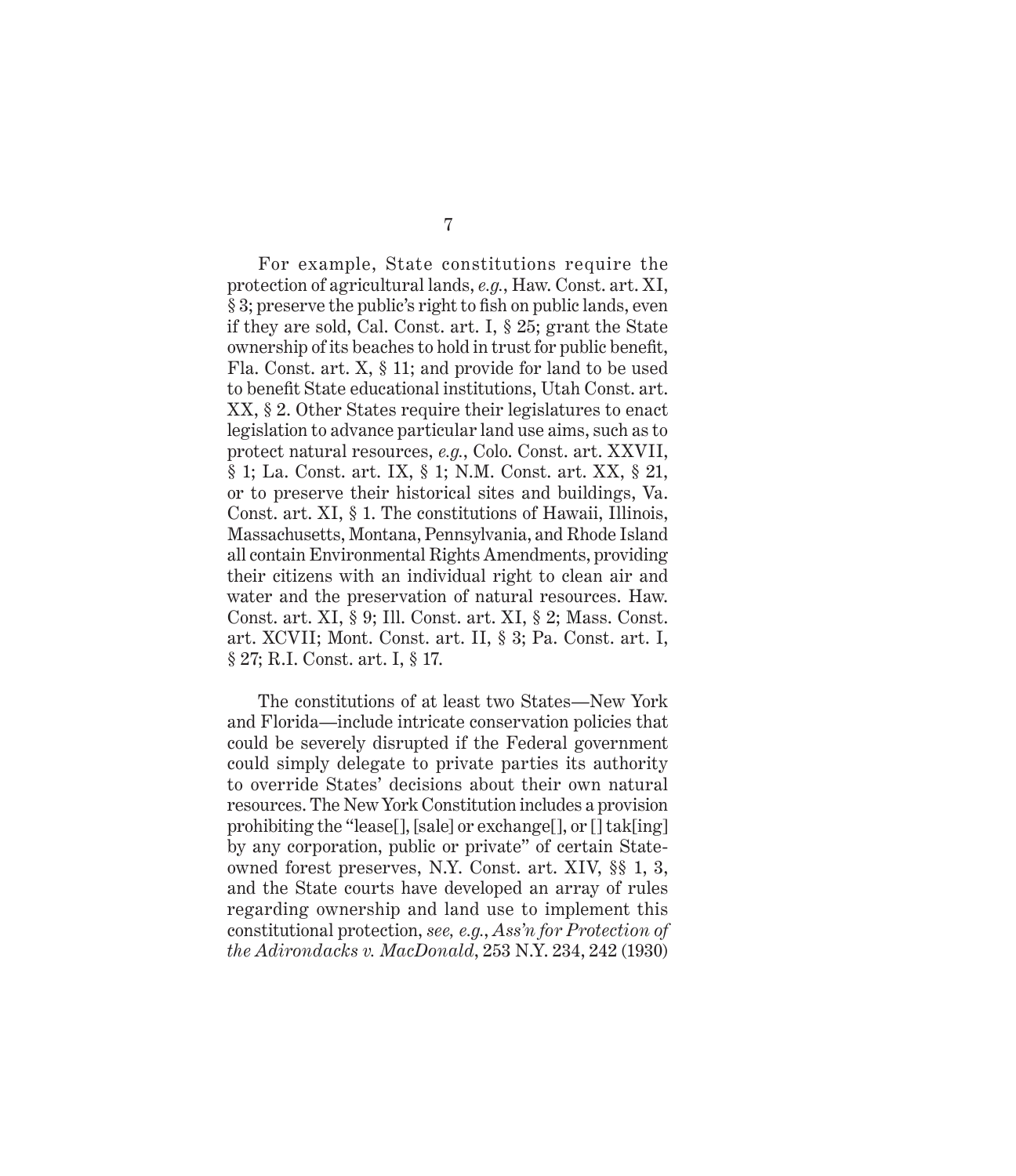(use of timber in preserved forest prohibited); *People v. Adirondack Ry. Co.*, 160 N.Y. 225, 248 (1899) (railroad company lacked authority to condemn preserved State lands through eminent domain); N.Y. O.A.G. Informal Op. 2002-1 (Jan. 8, 2002), 2002 WL 188493, at \*1 (restrictions on use of all-terrain vehicles on county-owned reforested lands). The Florida constitution similarly provides that any "fee interest in real property held by an entity of the state and designated for natural resources conservation purposes" must be "managed for the benefit of the citizens of this state and may be disposed of only if the members of the governing board of the entity holding title determine the property is no longer needed for conservation purposes[.]" Fla. Const. art. X, § 18.

In implementing those constitutional commands, States manage their natural resources through extensive statutory and regulatory schemes, with close coordination between State and local governments. They make considered decisions to use different types of property interests—from limited, local easements to broader categorical regulations—to manage a variety of State priorities, including agricultural, historical, and ecological concerns. These decisions go to the heart of local governance. In New Jersey, for example, the State collaborates with local governments to acquire easements to help maintain beaches and backwoods for recreation, preserve historical sites and farmland, and improve fishing in the State's rivers. *See* N.J. Dep't of Envtl. Prot., *State Acquisition Project Areas*, Green Acres Program, (Aug. 18, 2020), https://www.nj.gov/dep/greenacres/ currentstate.html. Many other States pursue similar goals alongside their localities. *See, e.g.*, Okla. Const. art. XXVI (establishing department of wildlife conservation,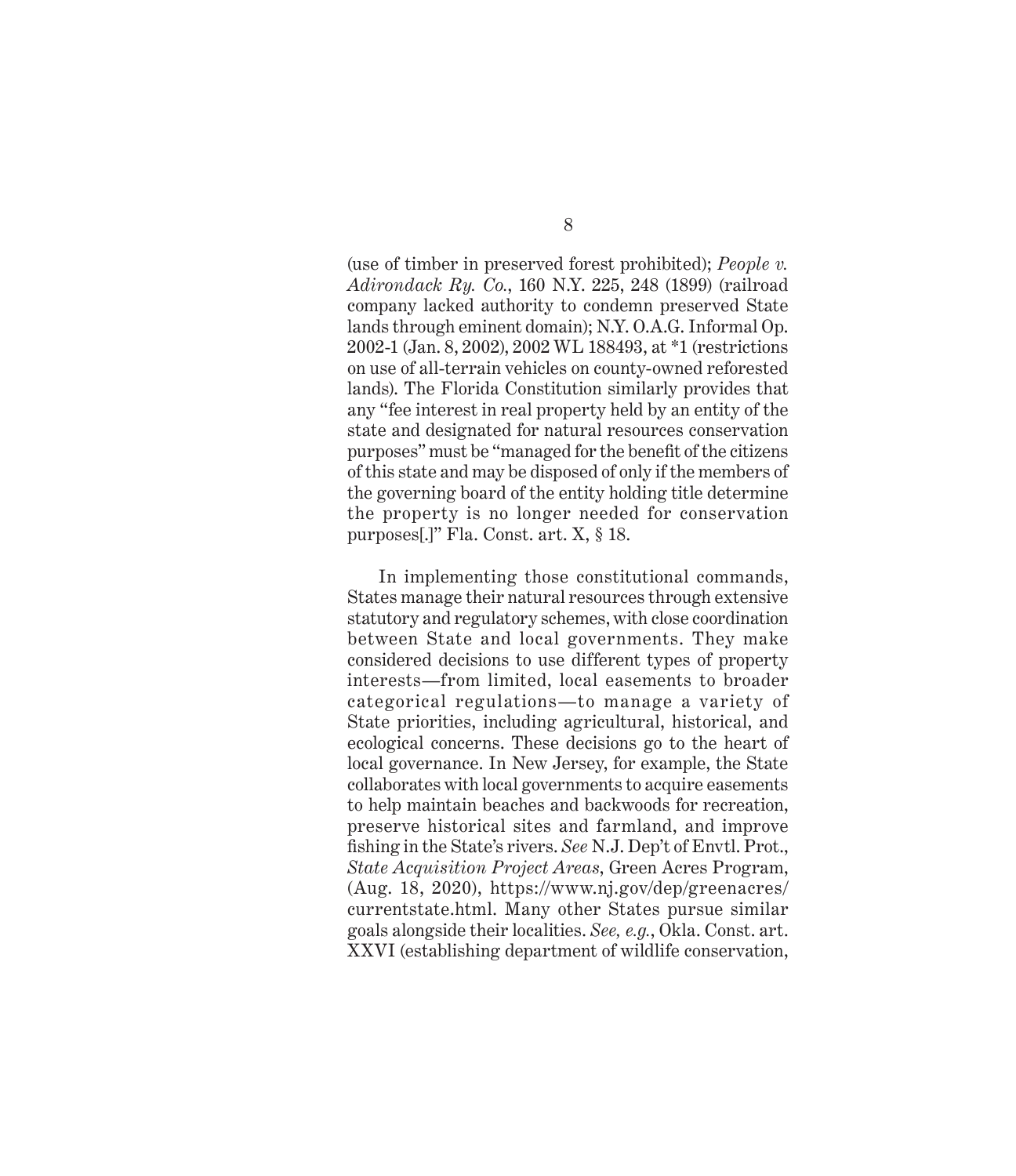which administers private land access program); Mont. Code Ann. § 2-15-3301 (establishing department of natural resources and conservation); Wash. Rev. Code § 89.08.070 (defining duties of State Conservation Commission to include coordination among local conservation districts).

Local governments depend on the stability of their States' property interests. Uncertainty about land use priorities inhibits local government efforts to develop zoning plans and other land use policies tailored to the community. States, too, understand the importance of their sovereign land use decisions to localities, and for that reason, State law often requires the State to work with, or even seek approval of, local governments before obtaining easements.3 *See* Jesse J. Richardson Jr. & Amanda C. Bernard, *Zoning for Conservation Easements*, 74 L. & Contemp. Probs. 83, 91–96 (2011). The efforts of New Jersey counties and municipalities in this case exemplify that process. Hopewell Township, a rural New Jersey community, engaged in intensive planning and negotiation to create a recreational area for hiking on Baldpate Mountain, working with the State and Mercer County to coordinate funding and the acquisition of easements. PennEast's condemnation action disrupts that plan. *See PennEast Pipeline Co. v. A Permanent Easement for 5.82 Acres and Temporary Easement for 4.94 Acres in Hopewell Township*, No. 3:19 Civ. 1104, Dkt. 1 (D.N.J. Jan. 25, 2019). PennEast also upended the collaborative effort by the township and New Jersey to

<sup>3.</sup> *E.g.*, Mass. Gen. Laws ch. 184, § 32; Mich. Comp. Laws Ann. § 324.36203(2)(b); Mo. Rev. Stat. § 67.880; Mont. Code Ann. § 76-6-206; Neb. Rev. Stat. § 76-2, 112(3); N.J. Stat. Ann. § 13:8B-6; Tenn. Code Ann. §§ 11-15-107(a), 11-15-108(b); Va. Code Ann. §§ 10.1-1700–1075.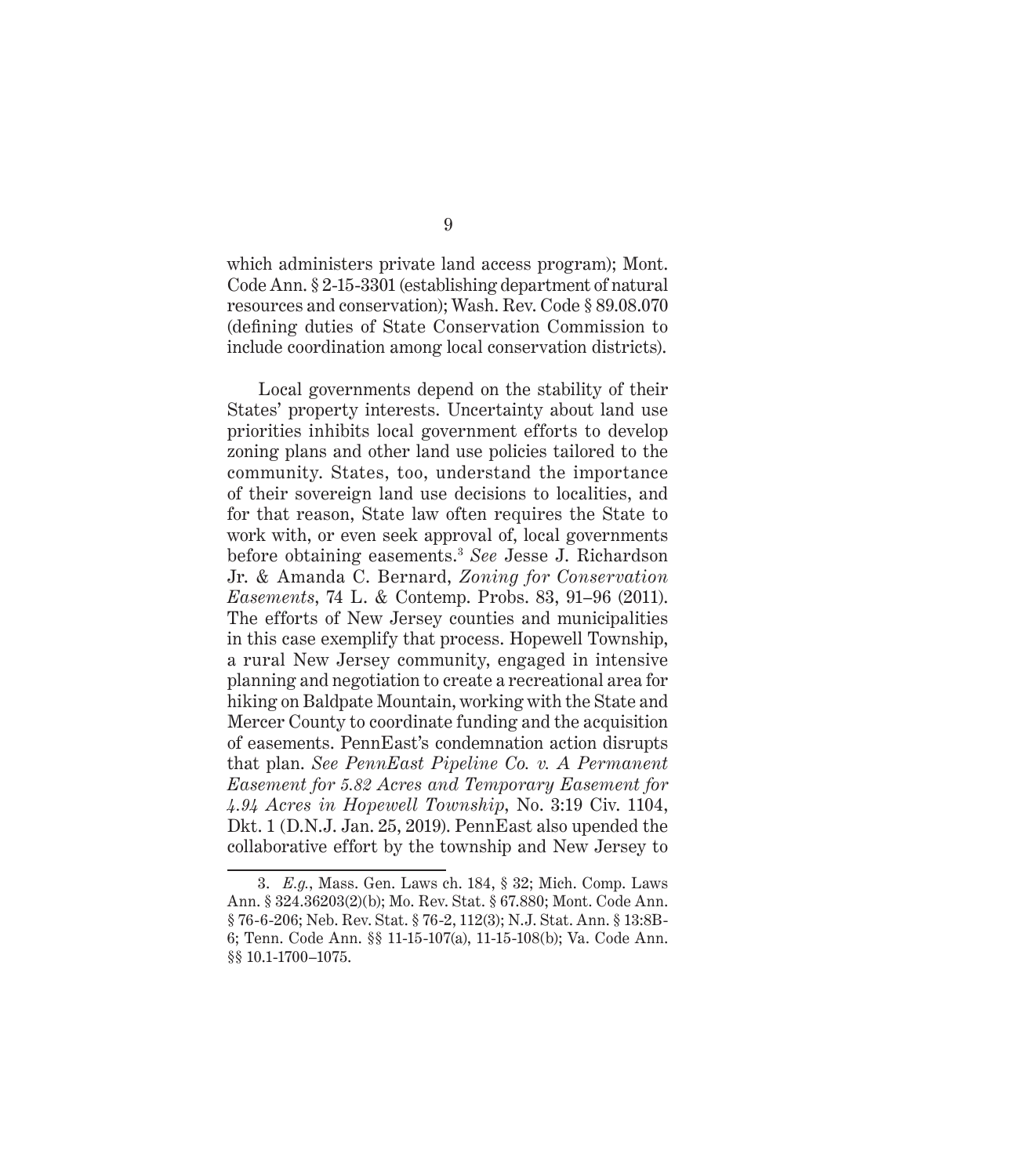preserve family farmland, *PennEast Pipeline Co. v. A Permanent Easement for 1.86 Acres and Temporary Easement for 3.82 Acres in Hopewell Township*, No. 3:18 Civ. 1754, Dkt. 1 at 161 (D.N.J. Feb. 7, 2018); and to acquire land to meet its State constitutional obligation to provide affordable housing, *PennEast Pipeline Co. v. A Permanent Easement for 2.57 Acres and Temporary Easement for 3.34 Acres in Hopewell Township*, No. 3:18 Civ. 1937, Dkt. 1 (D.N.J. Feb. 9, 2018); *see also S. Burlington Cty. N.A.A.C.P. v. Mount Laurel Twp.,* 67 N.J. 151, 179 (1975).

The situation in Hopewell Township exemplifies the disruption that results from subordinating States' sovereign land use priorities to private interests. For this precise reason, the eminent domain power is ordinarily reserved for Congress in limited contexts. Otherwise, private parties could disrupt carefully considered State regulations and policies—effectively nullifying the protections provided by State constitutions, laws, and promises to their local governments. To allow a private party to exercise the Federal government's eminent domain power in this way would intrude substantially on State sovereignty.

PennEast's reading of the NGA countenances precisely that type of intrusion. Following PennEast's theory, if the Federal Energy Regulatory Commission ("FERC") issues a pipeline company a certificate of public convenience, the company can file a condemnation action even though such a taking would otherwise be contrary to the State's resource-management statutes and regulations—or even its constitution. Ordinarily, the Federal government relies on the Supremacy Clause and, for purposes of filing a condemnation action against a State, its Eleventh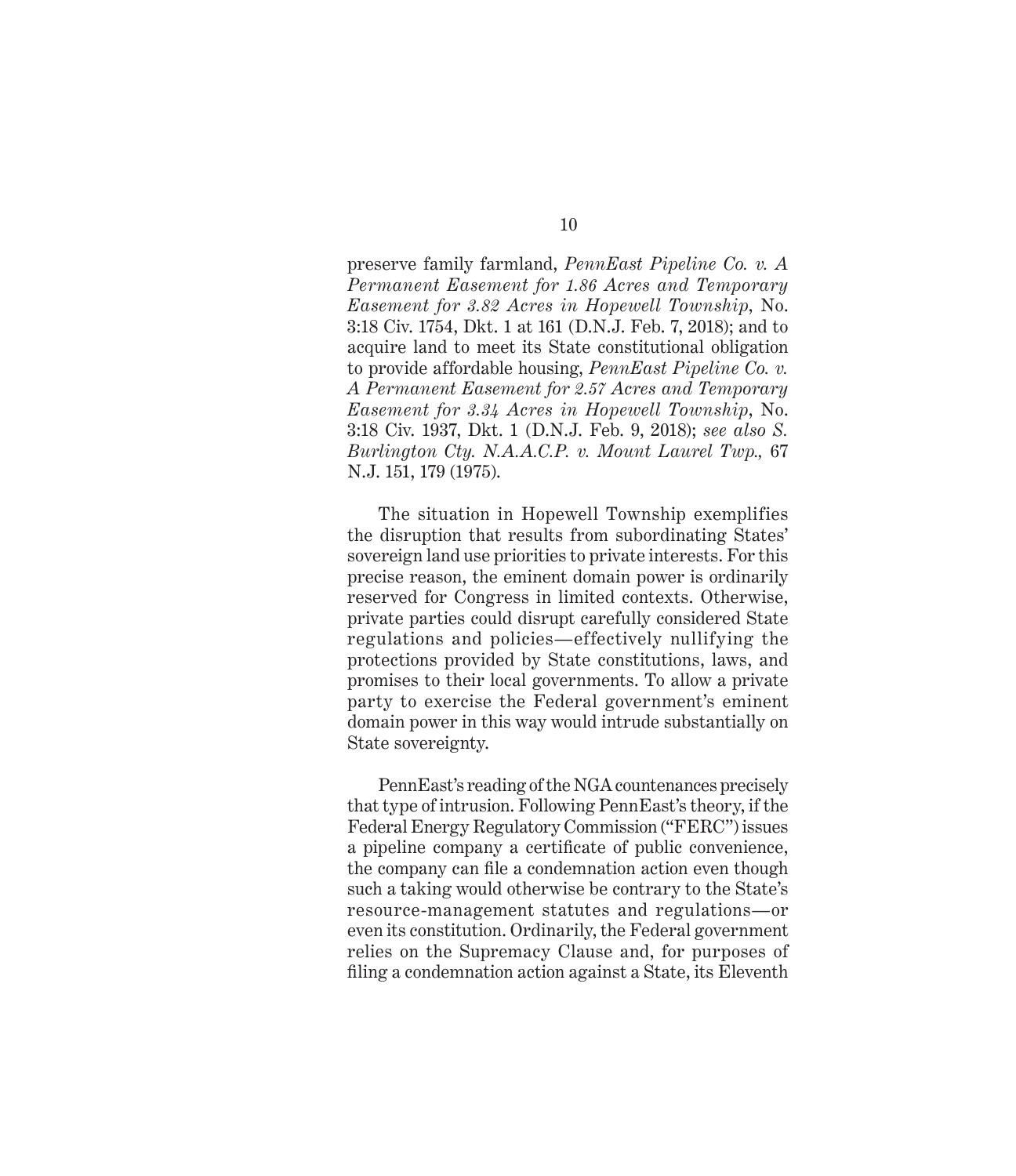Amendment exception to take State lands. *See United States v. Carmack*, 329 U.S. 230, 239–41 (1946) (principles of Federal government's supreme authority underscore that "the supremacy of a federal public use over all other uses" of land); *see also Kleppe v. New Mexico*, 426 US. 529, 543 (1976) (Congressional legislation enacted pursuant to Property Clause authority preempts conflicting state legislation).<sup>4</sup> Those powers belong to the Federal government, which derives its sovereignty from, and is ultimately accountable to, the People. *Martin v. Hunter's Lessee*, 14 U.S. 304, 324–25 (1816). Private parties enjoy no such constitutional leverage over State lands. Yet, per PennEast's delegation theory, a FERC certificate of public convenience cloaks its private bearer with the same constitutional powers the federal sovereign enjoys when it exercises eminent domain directly.

Nor does PennEast's novel delegation theory stop with the NGA. If the Court adopted PennEast's position,

<sup>4.</sup> Even the Federal government may be restricted by State law when seeking to take State lands held in the public trust because that trust can only "be destroyed by destruction of the sovereign." *United States v. 1.58 Acres of Land Situated in the City of Boston, Suffolk Cty., Com. of Mass.*, 523 F. Supp. 120, 124–25 (D. Mass. 1981) (authorizing Federal taking of State land held in public trust subject to same "restrict[ions]" that State sovereign had as public trustee); *City of Alameda v. Todd Shipyards Corp.*, 635 F. Supp. 1447, 1450 (N.D. Cal. 1986) ("[T]he United States acquired this portion subject to the public trust, and the United States may not convey this portion to a private party."). *But see United States v. 11.037 Acres of Land*, 685 F. Supp. 214, 217 (N.D. Cal. 1988) (refusing to "subjugate" the federal government's eminent domain power to the public trust interests of the State in light of Supremacy Clause). Allowing a private party to exercise authority that is fraught even in the Federal context would pose a greater danger to State sovereign interests.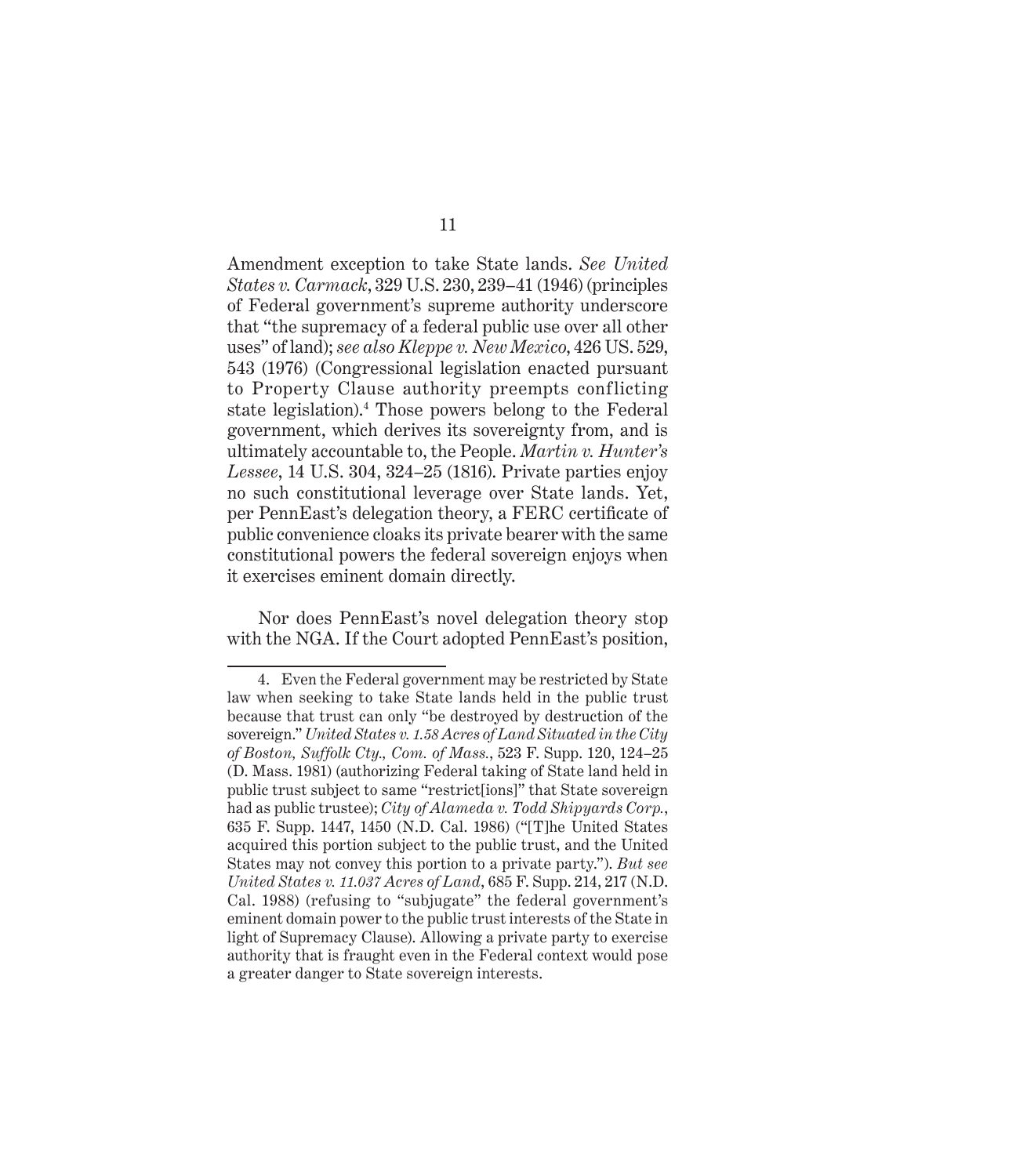Congress could delegate its eminent domain authority in any number of situations, effectively federalizing intra-State land use decisions across the nation. Power lines, sewage transport facilities, water pipes, nuclear power plants, landfills, wind farms—these are just a handful of the types of projects that could disrupt, or whose development could be disrupted by, private parties armed with Federal condemnation power.

When State lands are taken for an ostensibly public purpose, it is imperative that the parties, courts, and bystanders alike understand that the Federal government seeks to assert its supreme authority and impose a national priority on the State. But PennEast's position would shield the Federal government from accountability for its disruption of State sovereignty by allowing it to delegate its eminent domain power. Where the interests at issue include, as they do here, farmland and agricultural easements, environmental preserves, and water resources, the traditional recourse afforded to owners of condemned parcels—just compensation—does not sufficiently preserve State interests. No compensation can account for the loss of the State's ability to preserve its agricultural industry, forests, or wildlife. Indeed, the very purpose of the constitutional and statutory provisions detailed above is to channel market forces to avoid disrupting States' long-term resource management. The State cannot take whatever compensation the private party provides and purchase a new forest or lake or ecosystem. States and localities can only depend on the political process to protect these policy interests—and the political process cannot function appropriately when delegation of Federal authority blurs otherwise clear lines of accountability.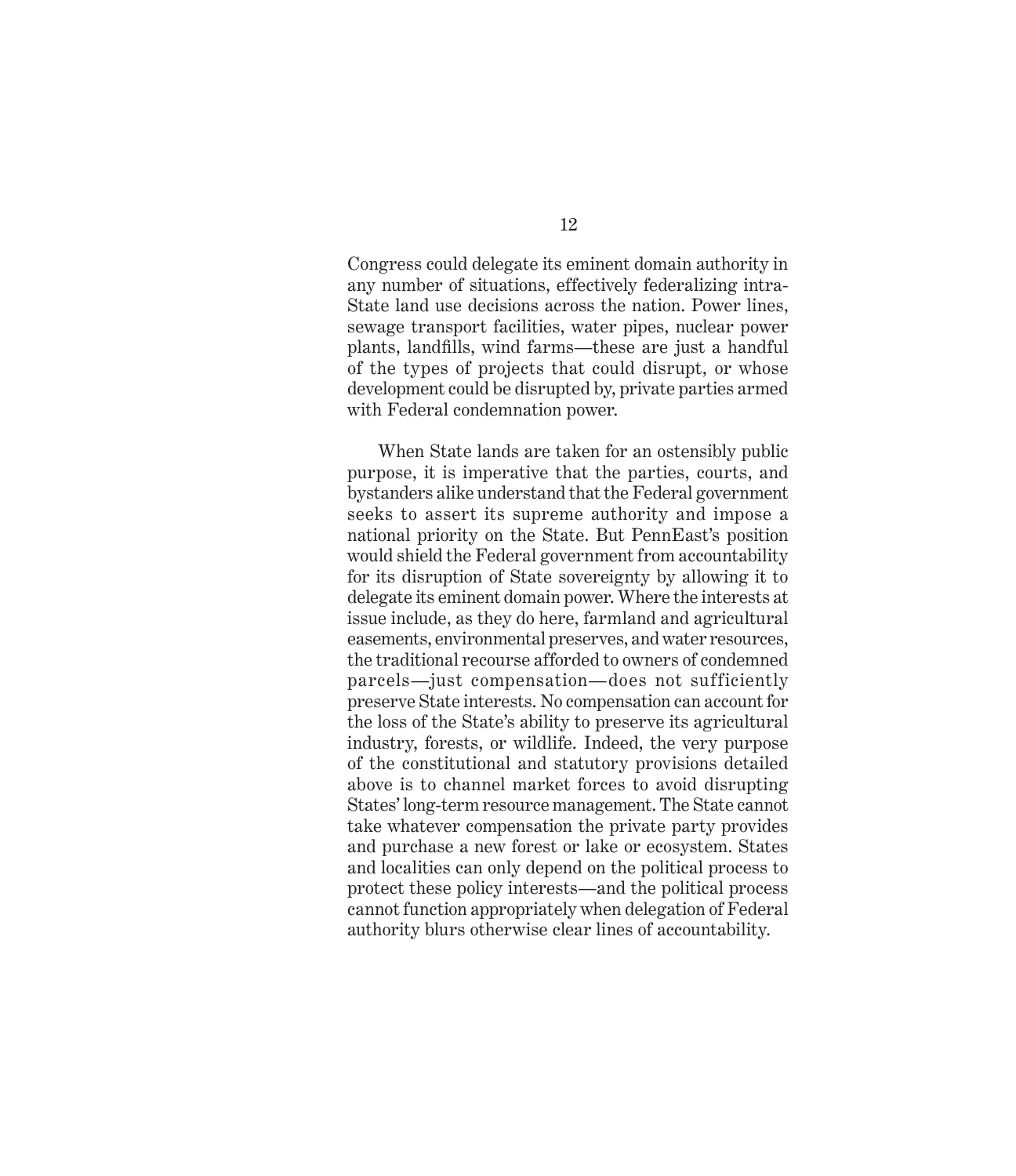#### **II. The NGA Does Not Reflect an Unmistakably Clear Statement as Required to Alter the Federal-State Balance**

If Congress can authorize a private party to invoke the Federal courts' power to intrude on these interests which is doubtful, since this sovereignty arises "from the Constitution"—it must state its purpose clearly in the language of the statute, so that States and voters know who is responsible for the encroachment.

PennEast and the United States do not even attempt to find a clear statement in the NGA authorizing litigation against States. The relevant provision, Section 717f(h), states only that the holder of a certificate of public convenience and necessity may acquire land or rights of way from "the owner of property . . . by the exercise of the right of eminent domain in the district court of the United States for the district in which such property may be located, or in the State courts." 15 U.S.C. § 717f(h). The ordinary rules of statutory interpretation do not warrant the extension of this provision to sovereign States. To the contrary, the Court has applied a "longstanding interpretive presumption that 'person' does not include the sovereign," because "both comity and respect for our federal system demand that something more than mere use of the word 'person' demonstrate the federal intent to authorize unconsented private suit against them." *Vt. Agency of Nat. Res. v. United States ex rel. Stevens*, 529 U.S. 765, 780 & n.9 (2000). The equally generic term "owner" should be similarly construed. If anything, Congress's silence as to States is a clear indication that it never intended to work a major alteration of the Federal-State balance by delegating eminent domain authority over State lands.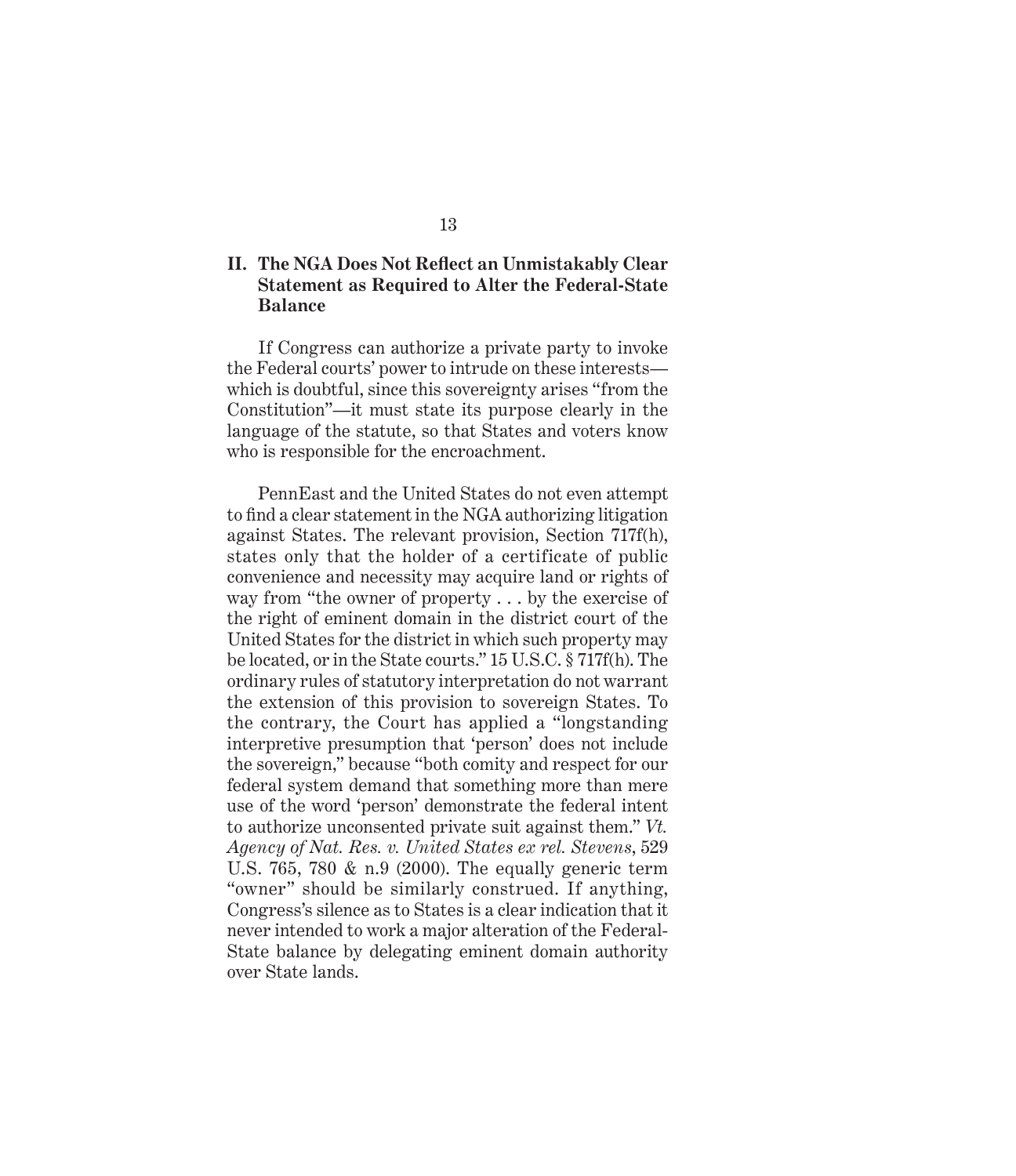PennEast's interpretation of the NGA would radically alter the Federal-State balance by permitting a private party to hale States into Federal court to take State lands. For that reason, the Court should apply "the ordinary rule of statutory construction" that "if Congress intends to alter the usual constitutional balance between States and the Federal Government, it must make its intentions to do so unmistakably clear in the language of the statute." *Stevens*, 529 U.S. at 787 (quoting *Will v. Mich. Dep't of State Police*, 491 U.S. 58, 65 (1989)).

PennEast attempts to untangle delegation of the Federal government's power to sue States from the abrogation of State sovereign immunity, asserting that no clear statement is required for the former. Pet. Br. 31–34. The United States echoes that purported distinction. SG Br. 22. But whether subjecting States to private lawsuits is framed as abrogating State sovereign immunity or delegating the Federal government's exemption from that immunity, the result is the same: a target State will be subjected to a condemnation suit brought by a private party. A clear statement of Congressional intent is required to authorize that result. The Court explained as much in *Stevens*, where it held that the False Claims Act did not authorize lawsuits against States because it lacked unmistakably clear language granting that authority, 529 U.S. at 787, even though the *qui tam* relator argued that he was acting as a "partial assignee" of the Federal government and suing to vindicate the interests of the United States as delegated to him, *id.* at 771, 773 n.4.

The clear statement rule applies forcefully in the Eleventh Amendment context, but the Court has made it clear that it is not limited to that context. Instead,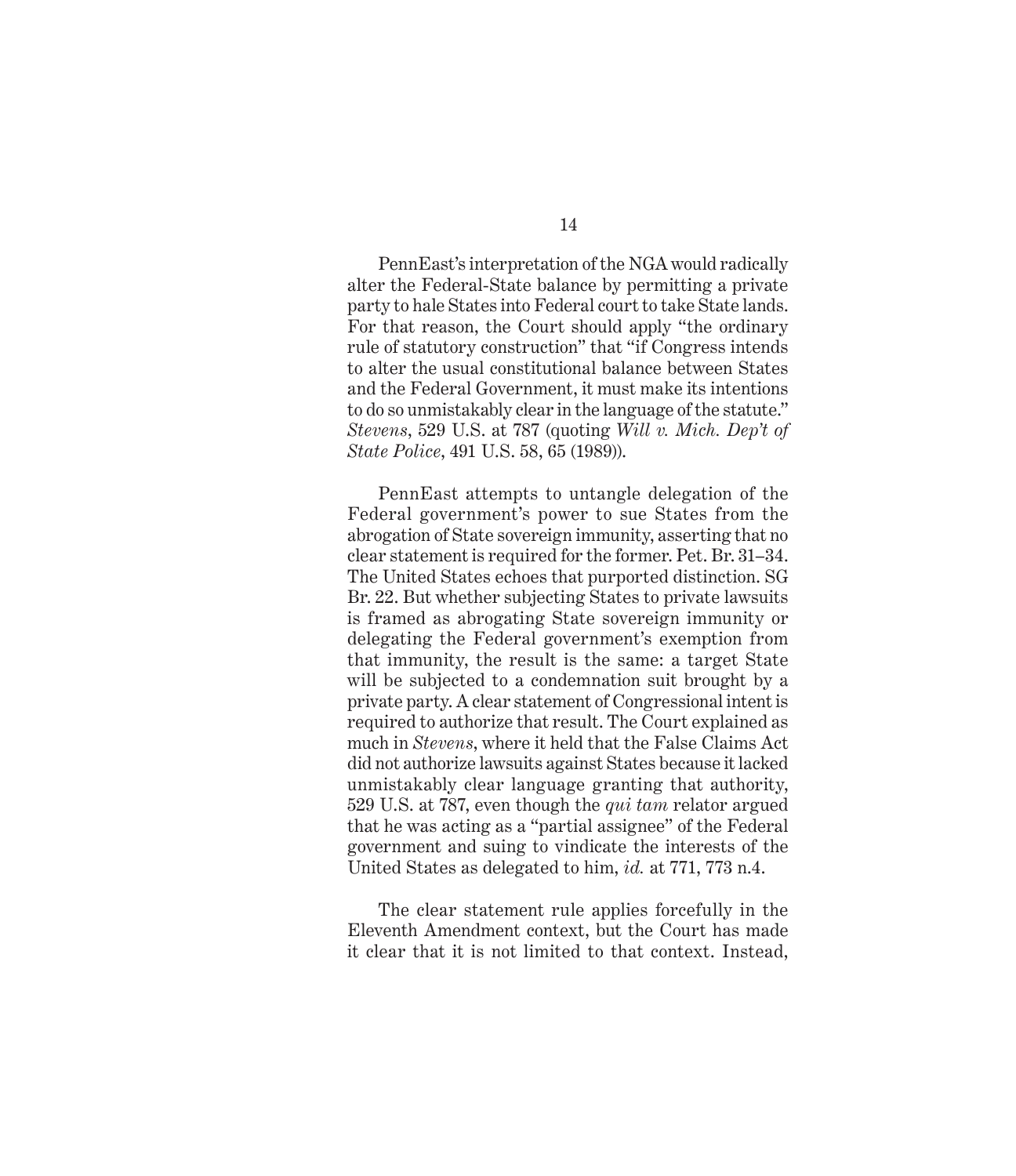it applies whenever "Congress intends to alter the 'usual constitutional balance between the States and the Federal Government.'" *Will*, 491 U.S. at 65 (quoting *Atascadero State Hosp. v. Scanlon,* 473 U.S. 234, 242 (1985)). Unmistakably clear language is also required, for example, when Congress "intends to pre-empt the historic powers of the States" or "intends to impose a condition on the grant of federal moneys." *Id.* This is because the primary way our federal system protects State sovereignty is through the political process. *See Garcia v. San Antonio Metro. Transit Auth.*, 469 U.S. 528, 556 (1985). For that process to work as intended, the States, their citizens, and their representatives must be able to understand when a law threatening the Federal-State balance is up for debate, and elected officials must accept political accountability for any law that does seek to alter that balance. *Gregory v. Ashcroft*, 501 U.S. 452, 464 (1991). Accordingly, "the requirement of clear statement assures that the legislature has in fact faced, and intended to bring into issue, the critical matters involved in the judicial decision." *United States v. Bass*, 404 U.S. 336, 349 (1971).

The need for an unmistakably clear statement by Congress is especially pressing in this case, which implicates "the allocation of scarce resources among competing needs and interests" that "lies at the heart of the political process." *Alden v. Maine*, 527 U.S. 706, 751 (1999). Forcing States to sell carefully managed resources to private parties "strikes at the heart of the political accountability so essential to our liberty and republican form of government." *Id.*; *cf. New York v. United States*, 505 U.S. 144, 169 (1992) ("Accountability is . . . diminished when, due to federal coercion, elected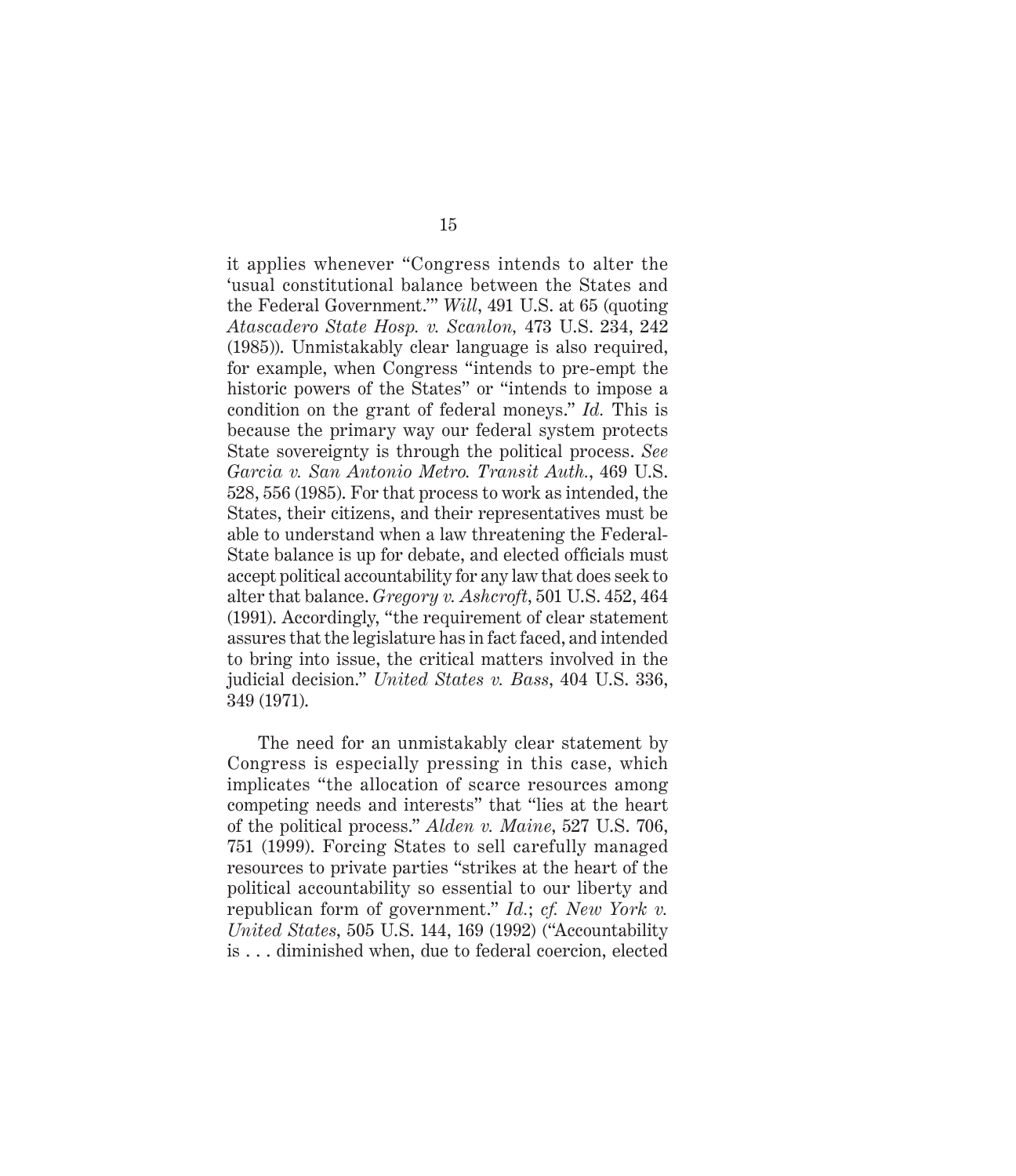state officials cannot regulate in accordance with the views of the local electorate in matters not pre-empted by federal regulation.").

#### **III. Condemnation Actions Against State Lands Are Major Intrusions on State Sovereignty, Not "Ministerial"**

PennEast argues that the Court should ignore the fundamental importance of State and local land use policy and set aside ordinary clear statement rules on the theory that condemnation actions are exempt from the normal rules governing State sovereignty. PennEast argues that condemnation actions against States are merely "ministerial," Pet. Br. 40, because such lawsuits can be brought only after a FERC order authorizes a pipeline route crossing State lands. But FERC's involvement does not remove the affront to State dignity or the disruption of land use policies brought about by a condemnation action. PennEast asserts that the actual decision to take State lands is made when FERC approves a certificate of public convenience and necessity authorizing a pipeline route that crosses state lands, and that process of invoking Federal judicial power to force a State to turn over its property is a merely "ministerial" afterthought. Pet. Br. 38–40. But this position misunderstands the process of condemning State land under the NGA, and would result in even greater impingements on State sovereignty by essentially forcing States to appear before FERC.

FERC's approval of a pipeline route does not cause any transfer of property rights or directly lead to any litigation. Instead, a certificate of public convenience and necessity authorizes its holder to pursue a condemnation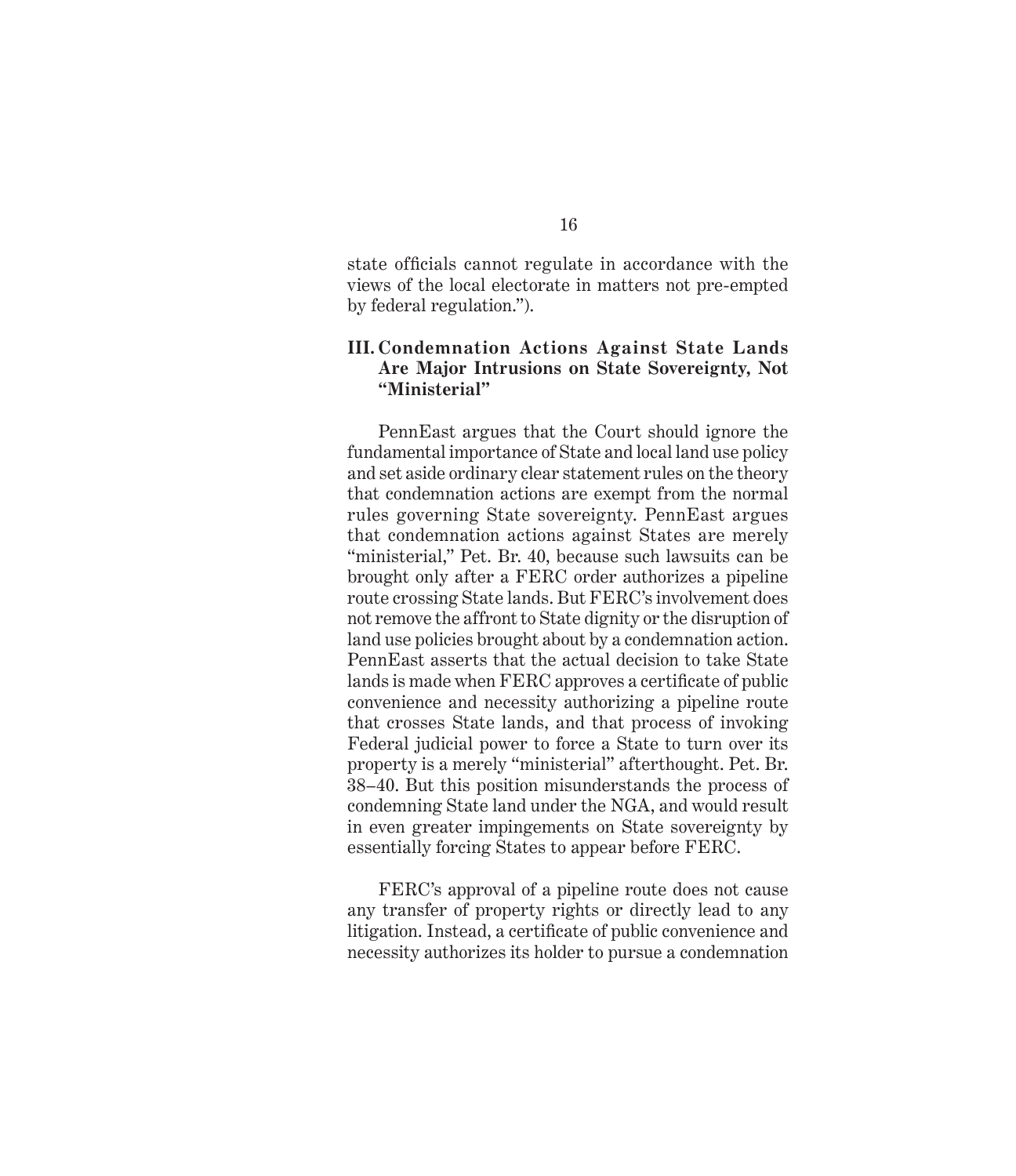action *if* it "cannot acquire by contract" necessary rights of way or is "unable to agree with the owner of property to the compensation to be paid" for such rights of way. 15 U.S.C. § 717f(h). The decision to initiate litigation and the manner of prosecuting any suit is left entirely in the hands of the private certificate holder. As the Third Circuit pointed out, "PennEast filed suit in its own name; PennEast will gain title to the land; there is no special statutory mechanism for the federal government to intervene in NGA condemnation actions; and PennEast maintains sole control over the suits." Pet. App. 23. Indeed, as the timing of the condemnation actions in this case illustrates, a certificate holder need not even wait for FERC to resolve a petition for rehearing before suing to condemn State lands. J.A. 35, J.A. 334, Pet. App. 5.

Nor is a condemnation action a trivial affair. The plaintiff hales the property owner into court through service of process. Fed. R. Civ. P. 71.1(d). In several circuits, the plaintiff may move for a preliminary injunction, forcing expedited litigation. *See Transcon. Gas Pipe Line Co., LLC v. 6.04 Acres, More or Less, Over Parcel(s) of Land of Approximately 1.21 Acres, More or Less, Situated in Land Lot 1049*, 910 F.3d 1130, 1152 (11th Cir. 2018) (collecting cases). The defendant must appear and defend itself, on pain of waiving any objections or defenses not asserted. Fed. R. Civ. P. 71.1(e). The parties then litigate much in the manner of an ordinary Federal lawsuit, including proceeding to a trial by jury if any party demands it. Fed. R. Civ. P. 71.1(h). The end result, of course, is a judicial order extinguishing the defendant's property interest and setting monetary compensation. The Eleventh Amendment expressly prevents States from being subjected to these sorts of proceedings in almost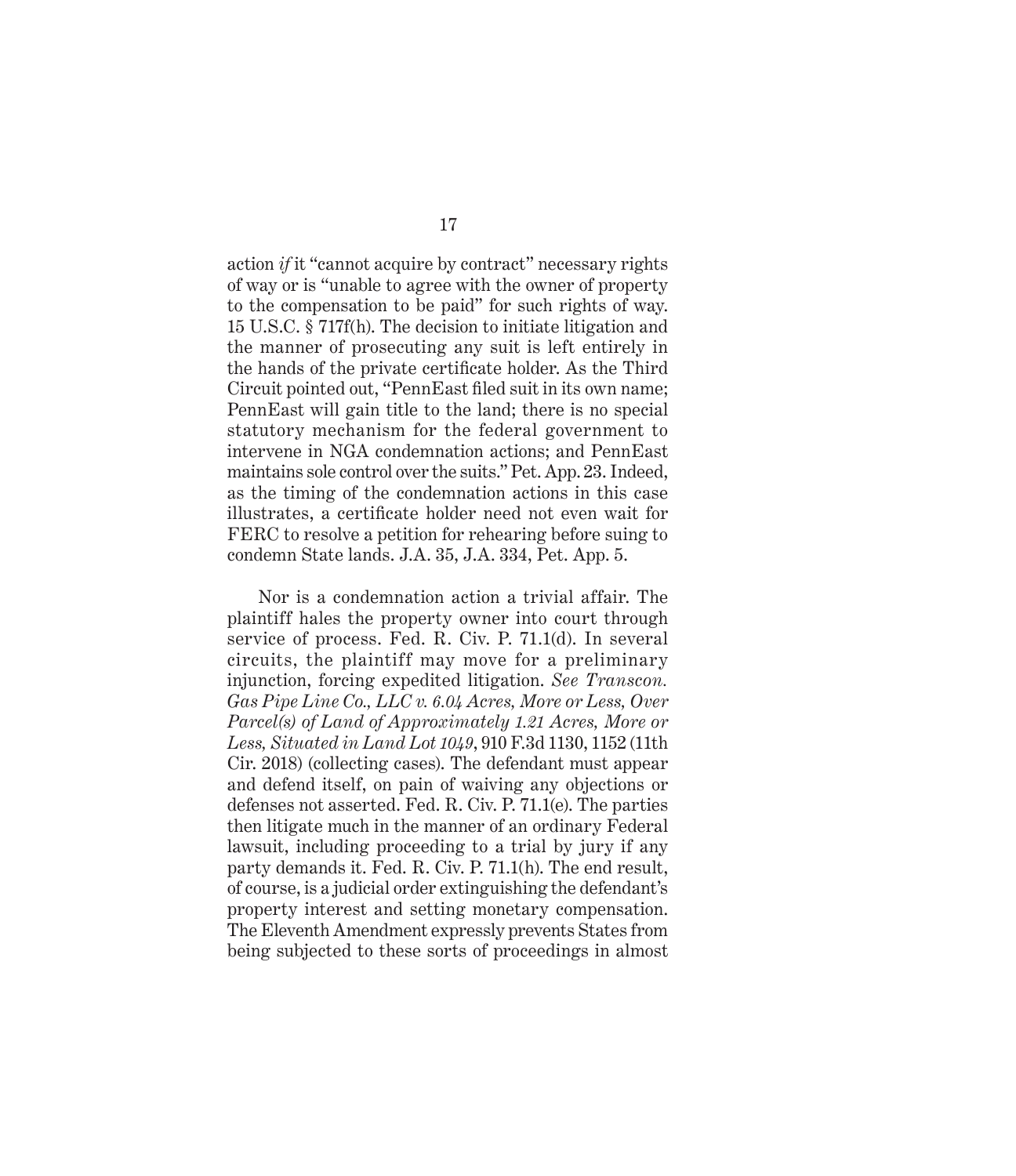every context. And the intrusion on State sovereignty is greater than usual in this context because condemnation actions deprive the State of the right to manage its own land for the benefit of its people.

PennEast and the United States' suggestion that FERC should be the forum for States to defend their sovereign interests only compounds the infringement of State sovereignty. As a multi-member independent agency, 42 U.S.C. § 7171(b)(1), FERC is "independent . . . from presidential control and thus from democratic accountability." *In re Aiken Cty.*, 645 F.3d 428, 441 (D.C. Cir. 2011) (Kavanaugh, J., concurring); *see also Seila Law LLC v. Consumer Fin. Prot. Bureau*, 140 S. Ct. 2183, 2212 (2020) (Thomas, J., concurring in part and dissenting in part) ("Independent agencies wield substantial power with no accountability to either the President or the people."). FERC, by design, is not susceptible to the political process that serves as States' primary protection from Federal intrusion. *See Garcia*, 469 U.S. at 556; *Gregory*, 501 U.S. at 464; *see also Solid Waste Agency of N. Cook Cty. v. U.S. Army Corps of Engineers*, 531 U.S. 159, 172–73, (2001) (holding that agencies are rarely empowered to "alter[] the federal-state framework by permitting federal encroachment upon a traditional state power").

Moreover, if, as PennEast and the United States contend, FERC's decision is sufficient to deprive a nonconsenting State of its property interests, it would effectively force States to appear before the agency to defend their rights. But the Eleventh Amendment prohibits compelling States to participate in agency proceedings that will finally determine their rights when sovereign immunity would protect the States from having